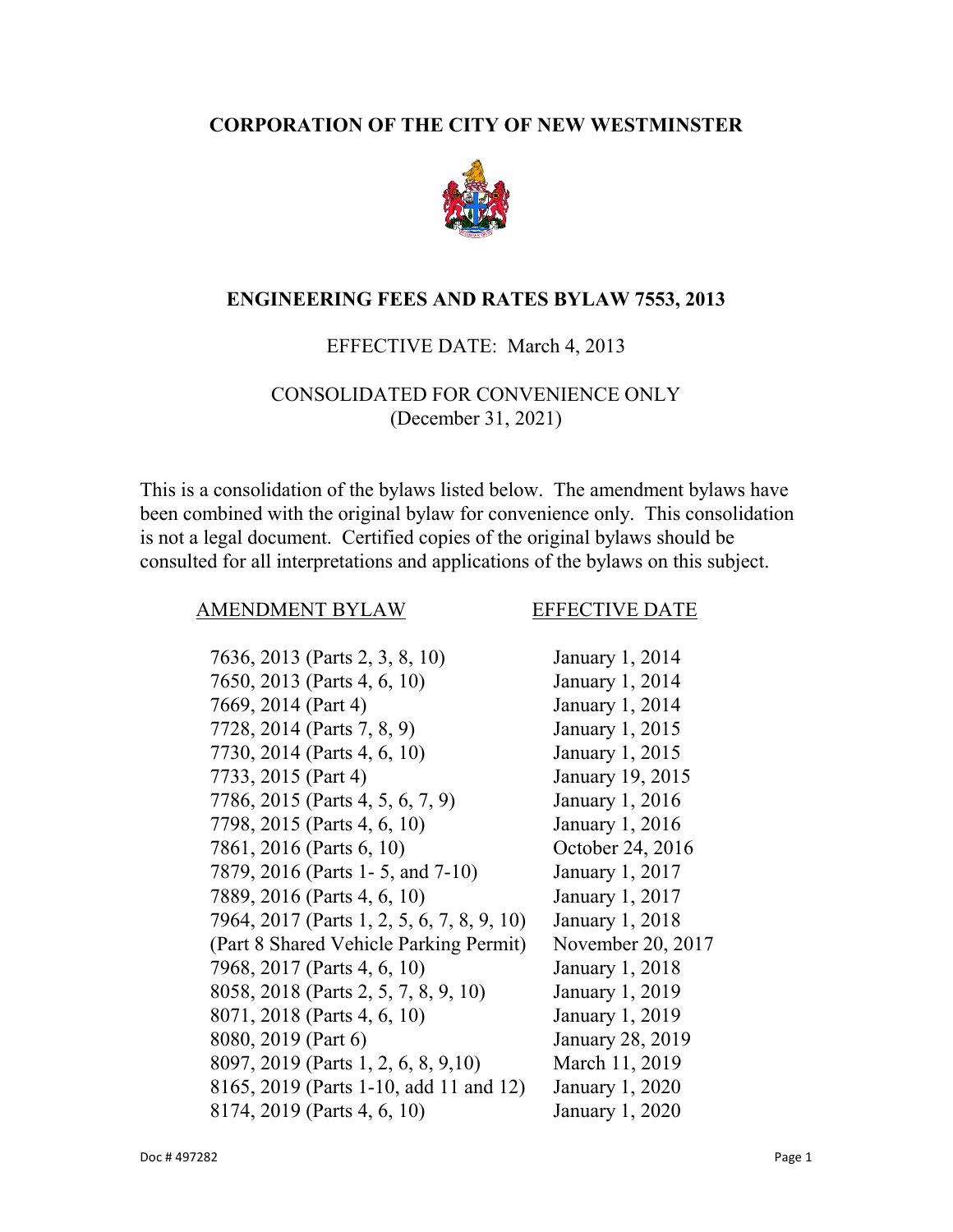| 8230, 2020 (Parts 2, 4, 5, 6, 7,      | January 1, 2021 |
|---------------------------------------|-----------------|
| 8, 9, 10, 11, 12)                     |                 |
| 8247, 2020 (Part 4, s. A, B, E,       | January 1, 2021 |
| Part 6 s. A, B, Part 10 s. B, C, D)   |                 |
| 8292, 2021 (Parts 1, 2, 5-12, add 13) | January 1, 2022 |
| 8301, 2021 (Part 4, s. A, B, E,       | January 1, 2022 |
| Part 6 s. A, B, Part 10 s. B, C, D)   |                 |

The bylaw numbers highlighted in this consolidation refer to the bylaws that amended the principal Bylaw No. 7553, 2013. The number of any amending bylaw that has been repealed is not referred to in this consolidation.

Obtainable from the Legislative Services Department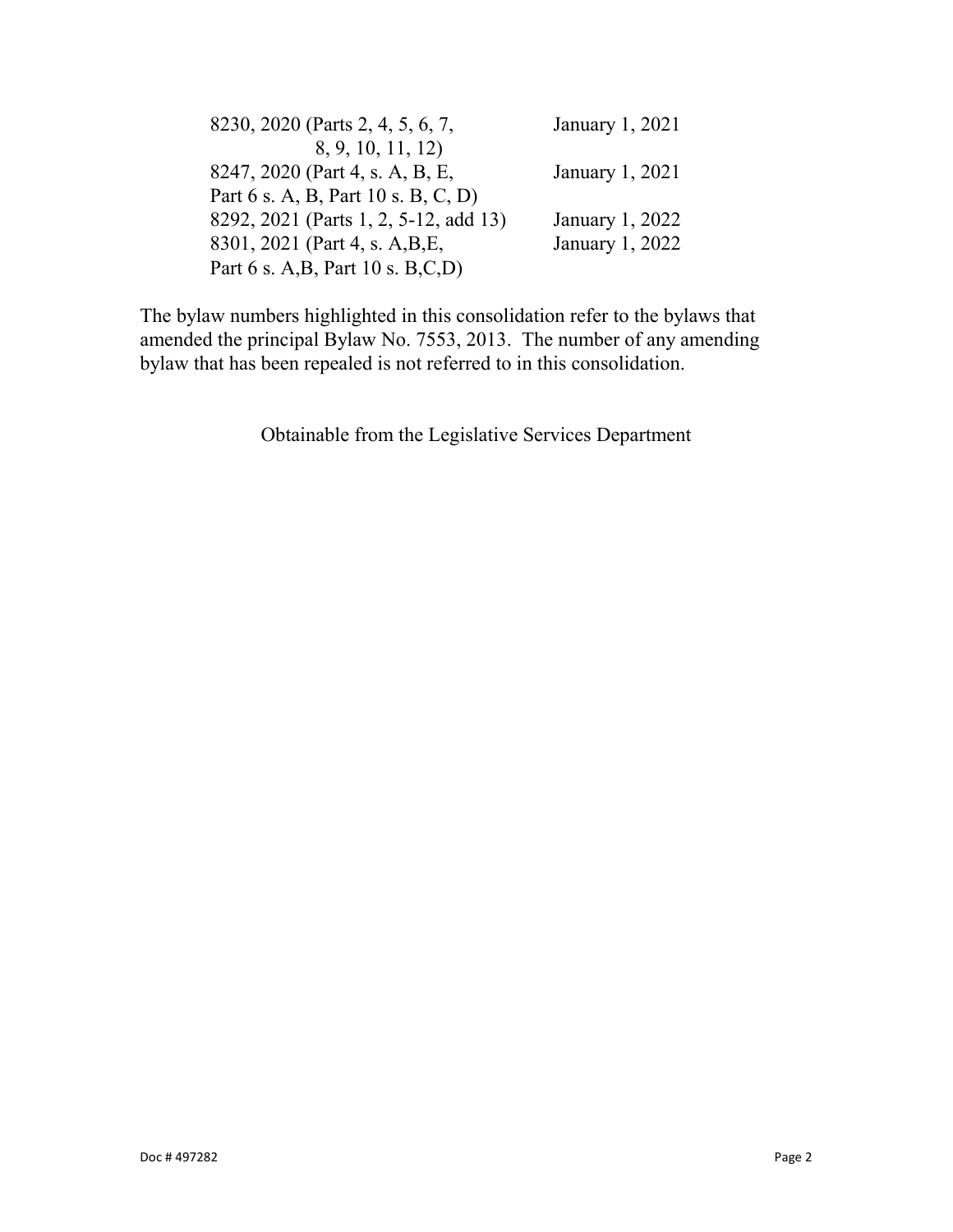## **CORPORATION OF THE CITY OF NEW WESTMINSTER BYLAW NO. 7553, 2013**

A Bylaw to establish fees and rates for services.

WHEREAS the council of The Corporation of the City of New Westminster deems it expedient to provide for fees and rates for services;

AND WHEREAS Section 194 of the *Community Charter* authorizes municipalities by bylaw to impose fees in respect of a service of the municipality or provision of information;

AND WHEREAS Council deems it necessary and desirable to exercise the authority provided by the *Community Charter* to cover costs of providing services;

NOW THEREFORE, the CITY COUNCIL of the Corporation of the City of New Westminster in open meeting assembled ENACTS AS FOLLOWS:

- 1. This Bylaw may be cited for all purposes as "Engineering Fees and Rates Bylaw No. 7553, 2013."
	- *Part 1.0 Animal Control Fees and Rates* attached herein.
	- *Part 2.0 Cemetery Services Fees and Rates* attached herein.
	- *Part 3.0 Commercial Towing Fees and Rates* attached herein.
	- *Part 4.0 Solid Waste Fees & Rates* attached herein.
	- *Part 5.0 Highway Use Utility Fees and Rates* attached herein.
	- *Part 6.0 Sewerage System User Fees & Rates* attached herein.
	- *Part 7.0 Soil Deposit Regulation Fees and Rates* attached herein.
	- *Part 8.0 Street & Traffic Fees and Rates* attached herein.
	- *Part 9.0 Subdivision and Development Control Fees and Rates* attached herein.
- *Part 10.0 Waterworks Fees and Rates* attached herein.

#### **BYLAW 8165, 2019**

*Part 11.0 Water Shortage Response Fees and Rates* attached herein.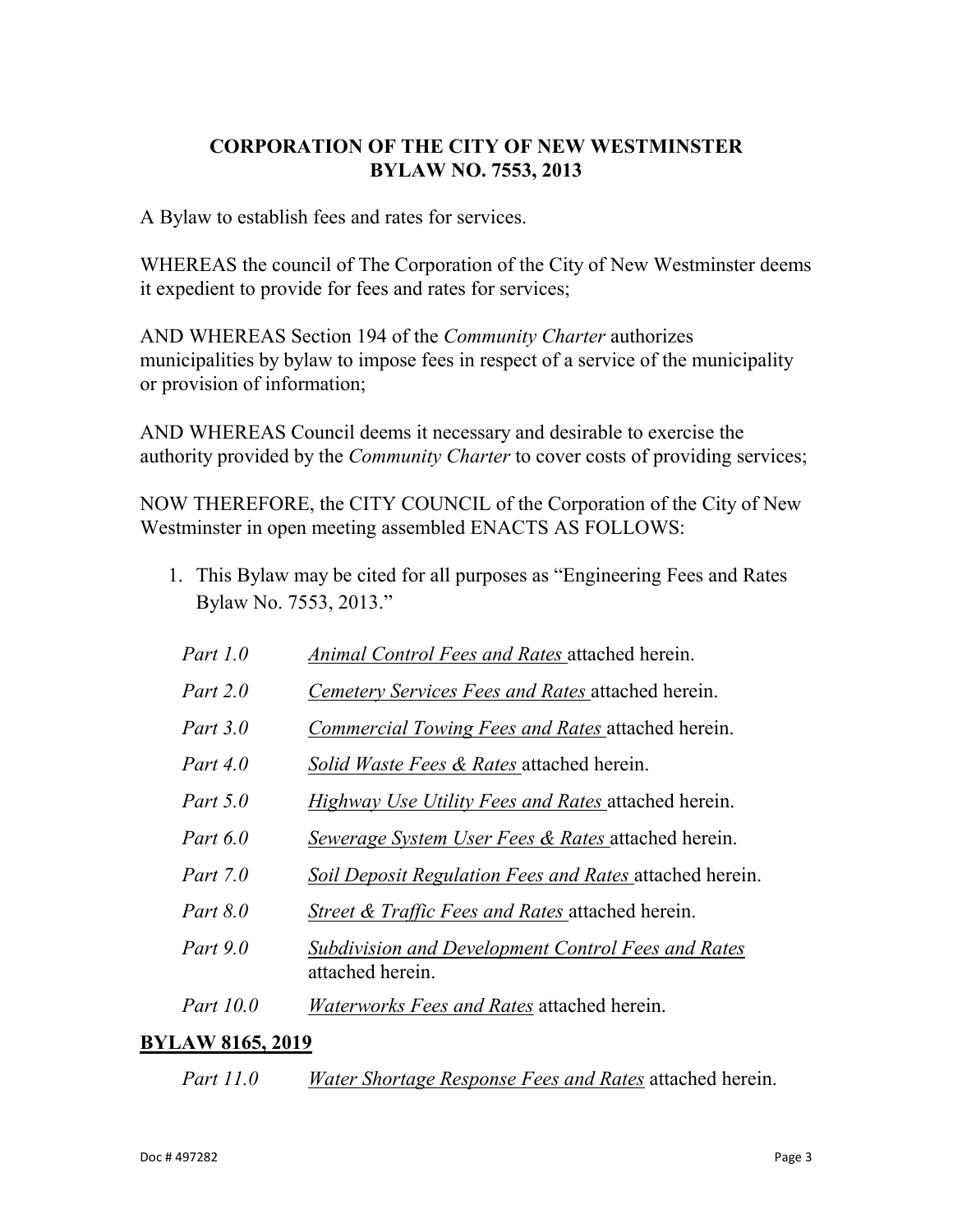*Part 12.0 Building Bylaw Security and Damage Deposits* attached herein.

## **BYLAW 8292, 2021**

*Part 13.0 Q to Q Ferry Fees and Rates* attached herein.

2. This Bylaw shall come into force and effect on March 4, 2013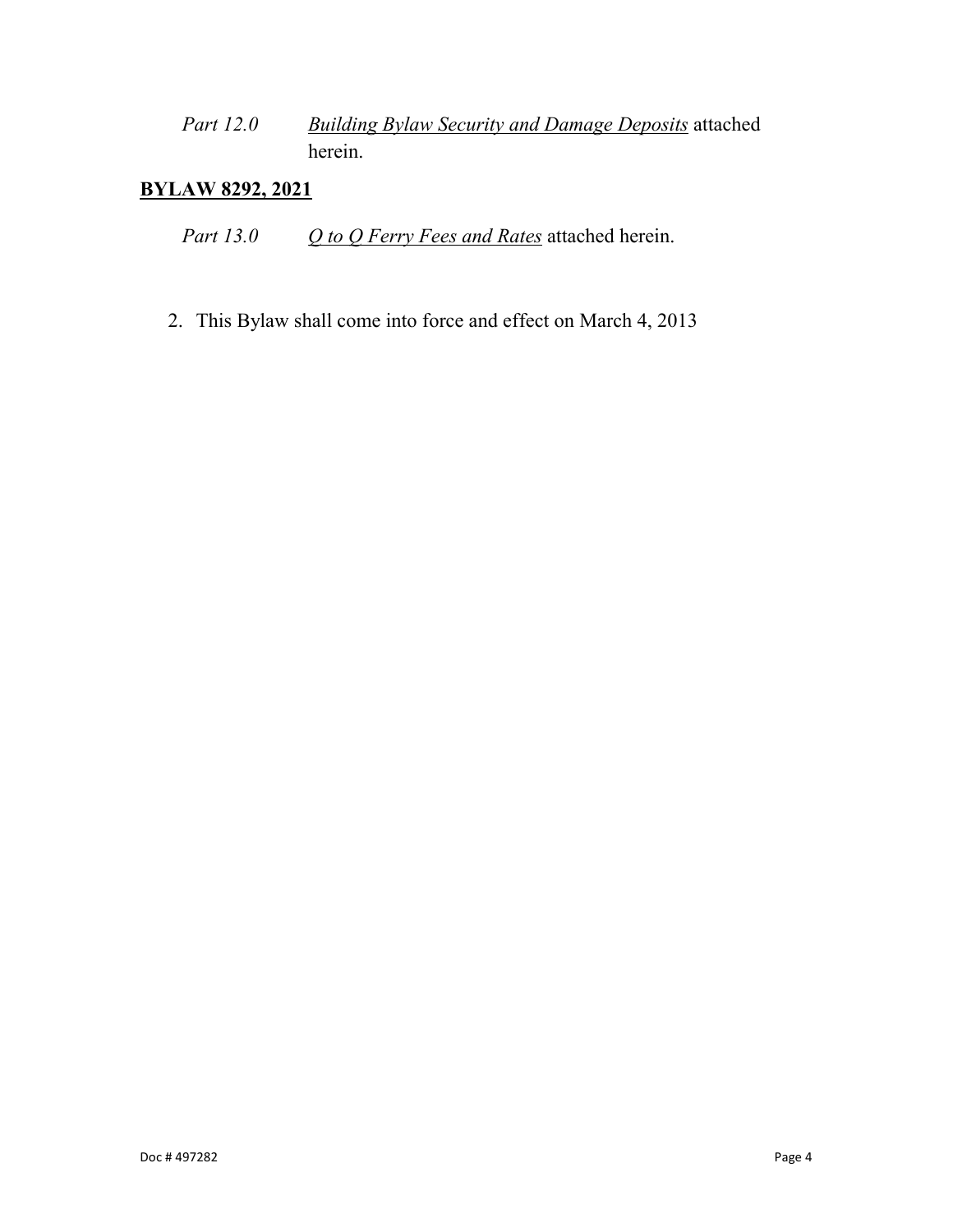## **BYLAW 7879, 2016; 7964, 2017; 8097, 2019; 8165, 2019; 8292, 2021**

## **Part 1.0 Animal Control Fees and Rates**

| <b>Annual License Fees</b>           |                  |                     |                   |                  |                           |
|--------------------------------------|------------------|---------------------|-------------------|------------------|---------------------------|
|                                      | Paid on or       |                     | <b>Paid After</b> |                  | <b>Initial</b>            |
|                                      | <b>Before</b>    |                     | <b>March 1st</b>  |                  | <b>License</b>            |
|                                      | <b>March 1st</b> |                     |                   |                  |                           |
| Male/Female Dog                      | \$67             |                     | \$87              |                  | \$36                      |
| <b>Sterilized Dog</b>                | \$26             |                     | \$35              |                  | \$26                      |
| Dangerous Dog -                      | \$205            |                     | \$256             |                  | \$103                     |
| Unsterilized                         |                  |                     |                   |                  |                           |
| Dangerous Dog -                      | \$154            |                     | \$205             |                  | \$77                      |
| Sterilized                           |                  |                     |                   |                  |                           |
| Therapy Dog - No                     | No Charge        |                     | No Charge         |                  | No Charge                 |
| Charge                               |                  |                     |                   |                  |                           |
| Service Dog - No                     | No Charge        |                     | No Charge         |                  | No Charge                 |
| Charge                               |                  |                     |                   |                  |                           |
| <b>Impoundment Fees</b>              |                  |                     |                   |                  |                           |
|                                      |                  | 1st Offence         |                   | 2nd Offence      | Subsequent                |
|                                      |                  |                     |                   |                  | Offences                  |
| <b>Licensed Dogs</b>                 |                  | \$46.00             |                   | \$82.00          | \$154.00                  |
| <b>Unlicensed Dogs</b>               |                  | \$92.00<br>\$308.00 |                   | plus License Fee |                           |
| Dangerous Dogs                       |                  |                     |                   | \$513.00         |                           |
| <b>Vicious Dogs</b>                  |                  | \$308.00            |                   | \$513.00         | \$1,025.00                |
| Sterilized Cat with Identification   |                  | \$16.00             |                   |                  |                           |
| <b>Sterilized Cat without</b>        |                  | \$36.00             |                   |                  |                           |
| Identification                       |                  |                     |                   |                  |                           |
| Unsterilized Cat with Identification |                  | \$108.00            |                   |                  |                           |
| Unsterilized Cat without             |                  | \$133.00            |                   |                  |                           |
| Identification                       |                  |                     |                   |                  |                           |
| For Each Companion Animal            |                  | \$16.00             |                   |                  |                           |
| (excluding dogs/cats)                |                  |                     |                   |                  |                           |
| For Any Other Animal                 |                  | \$56.00             |                   |                  | plus any additional costs |
|                                      |                  |                     |                   | incurred         |                           |
| <b>Other Fees</b>                    |                  |                     |                   |                  |                           |
| Replacement License Tag<br>\$5.00    |                  |                     |                   |                  |                           |
| Transfer of Valid Dog License        |                  | \$5.00              |                   |                  |                           |
| Dog boarding (per animal)            |                  | \$31 / day          |                   |                  |                           |
| Cat boarding (per animal)            |                  | \$21 / day          |                   |                  |                           |
| Administering medication             |                  | \$5 / day           |                   |                  |                           |
| Note $-$ any veterinary costs        |                  |                     |                   |                  |                           |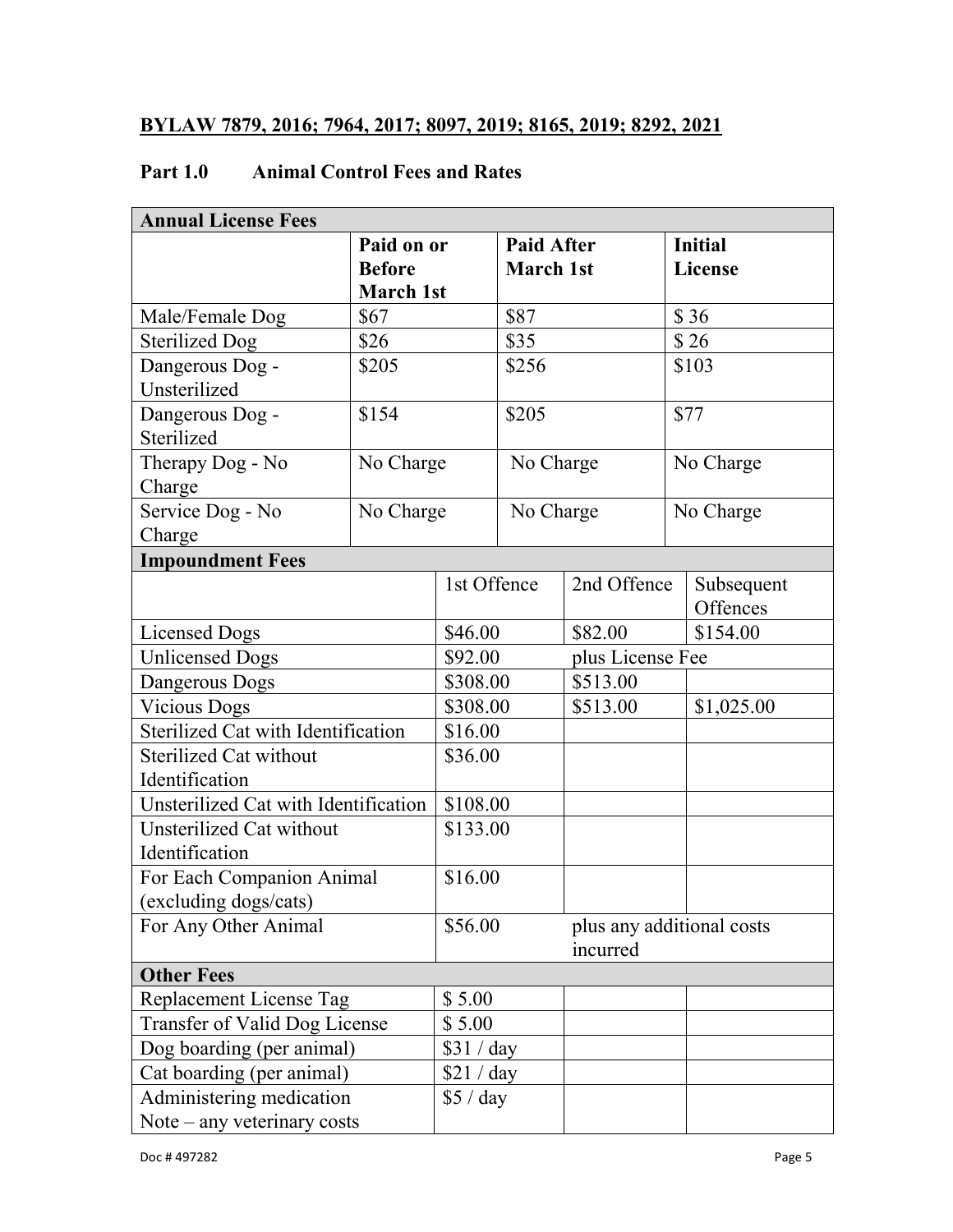| incurred during boarding must be                                                 |                                  |  |  |  |
|----------------------------------------------------------------------------------|----------------------------------|--|--|--|
| paid prior to release of animal                                                  |                                  |  |  |  |
| <b>Maintenance Fees</b>                                                          |                                  |  |  |  |
| Dog                                                                              | \$18.00                          |  |  |  |
| Vicious/Dangerous Dog                                                            | \$36.00                          |  |  |  |
| Cat                                                                              | \$10.00                          |  |  |  |
| Small Animal (pocket pet)                                                        | \$8.00                           |  |  |  |
| The above fees are per day/per animal. Any veterinary fees incurred while in the |                                  |  |  |  |
| care of Animal Services must be paid in full prior to release                    |                                  |  |  |  |
|                                                                                  |                                  |  |  |  |
| <b>Removal/Disposal</b>                                                          |                                  |  |  |  |
| Dog                                                                              | Fee removed per Bylaw 7964, 2017 |  |  |  |
| Dog under 25 pounds                                                              | \$46.00                          |  |  |  |
| Dog 25 pounds or over                                                            | \$72.00                          |  |  |  |
| Cat                                                                              | \$26.00                          |  |  |  |
|                                                                                  |                                  |  |  |  |

Small Animal (pocket pet)  $\vert$  \$10.00 *All fees are subject to applicable taxes*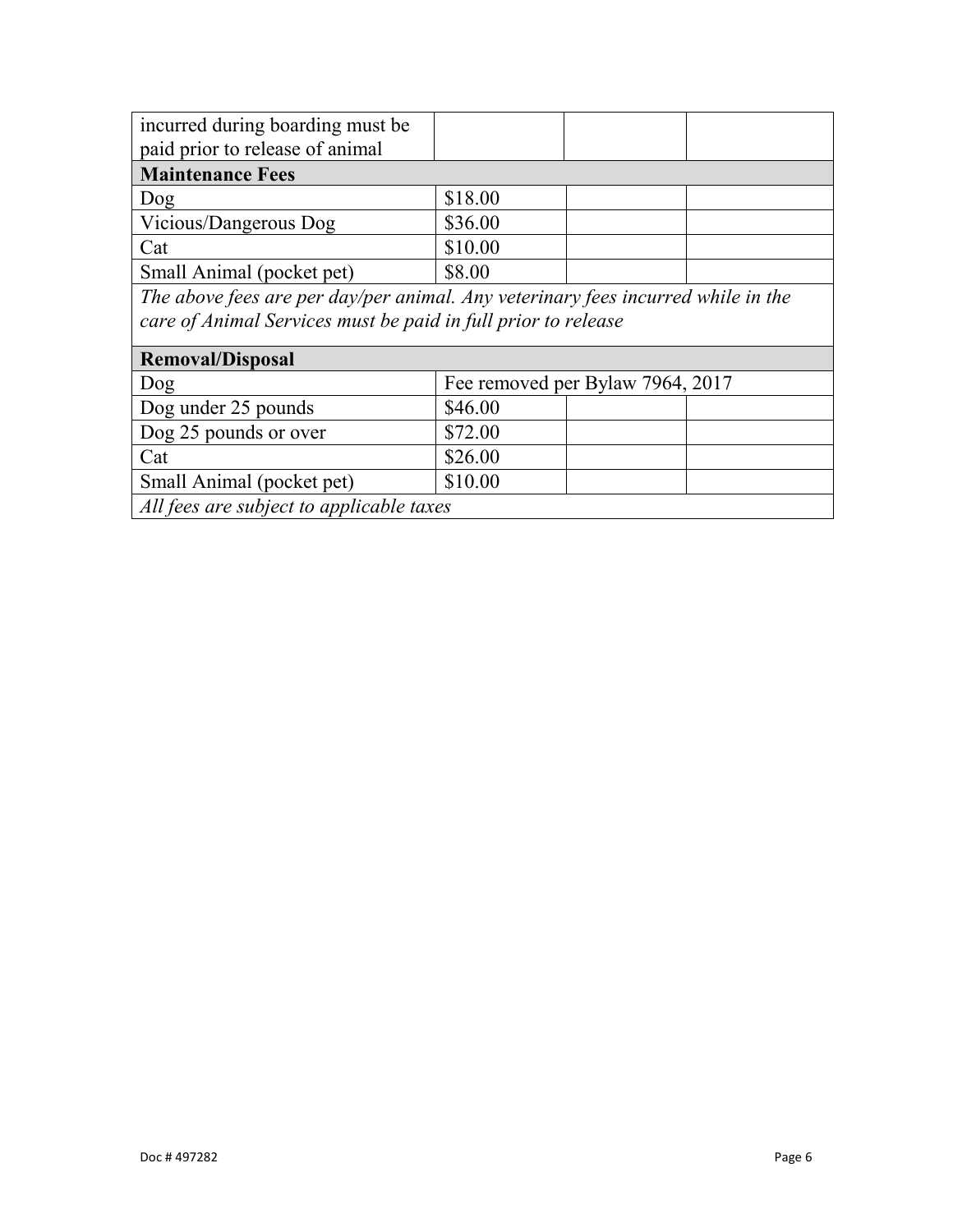## **BYLAW 7636, 2013; 7879, 2016; 7964, 2017; 8058, 2018; 8097, 2019; 8165, 2019; 8230, 2020; 8292, 2021**

## **Part 2.0 Cemetery Services Fees and Rates**

| <b>Interment Fees</b>                                                                                  |                        |
|--------------------------------------------------------------------------------------------------------|------------------------|
| <b>Adult Casket</b>                                                                                    | \$1,235.00             |
| <b>Veteran Casket</b>                                                                                  | \$730.00               |
| <b>Child/Infant Casket - Non-Resident only</b>                                                         | \$695.00               |
| <b>Cremation – Excluding Resident Child/Infant</b>                                                     | \$485.00               |
| <b>Ossuary</b> (Includes Name Engraving)                                                               | \$660.00               |
| <b>Inurnment Fee</b>                                                                                   | \$335.00               |
| <b>Deepen Unoccupied Grave for Interment</b>                                                           | \$1,060.00             |
| <b>Deepen Occupied Grave for Interment</b>                                                             | \$3,640.00 (incl. CFC) |
| Note: Interment rates for a Saturday/Sunday/Statutory Holiday are twice the regular<br>interment fees. |                        |
| <b>Plots Fees</b>                                                                                      |                        |
|                                                                                                        | <b>Total</b>           |
| <b>Adult Casket</b>                                                                                    |                        |
| Resident                                                                                               | \$5,205.00             |
| Non-Resident                                                                                           | \$7,810.00             |
| <b>Child/Infant Casket</b>                                                                             |                        |
| Resident                                                                                               | \$1,425.00             |
| Non-Resident                                                                                           | \$2,140.00             |
| <b>Cremation</b>                                                                                       |                        |
| Resident                                                                                               | \$1,340.00             |
| Non-Resident                                                                                           | \$2,010.00             |
| <b>Columbarium Niche (Richmond I and II)</b>                                                           |                        |
| Resident - Single                                                                                      | \$2,635.00             |
| Resident – Double                                                                                      | \$4,125.00             |
| Non-Resident $-$ Single                                                                                | \$3,950.00             |
| Non-Resident – Double                                                                                  | \$6,190.00             |
| <b>Columbarium Niche (Richmond II Estates)</b>                                                         |                        |
| Resident – Single                                                                                      | \$2,895.00             |
| Resident - Double                                                                                      | \$4,530.00             |
| Non-Resident $-$ Single                                                                                | \$4,345.00             |
| Non-Resident - Double                                                                                  | \$6,795.00             |
| <b>Columbarium Niche (Heritage Plaza)</b>                                                              |                        |
| $Resident-Single$                                                                                      | \$3,160.00             |
| Resident - Double                                                                                      | \$4,950.00             |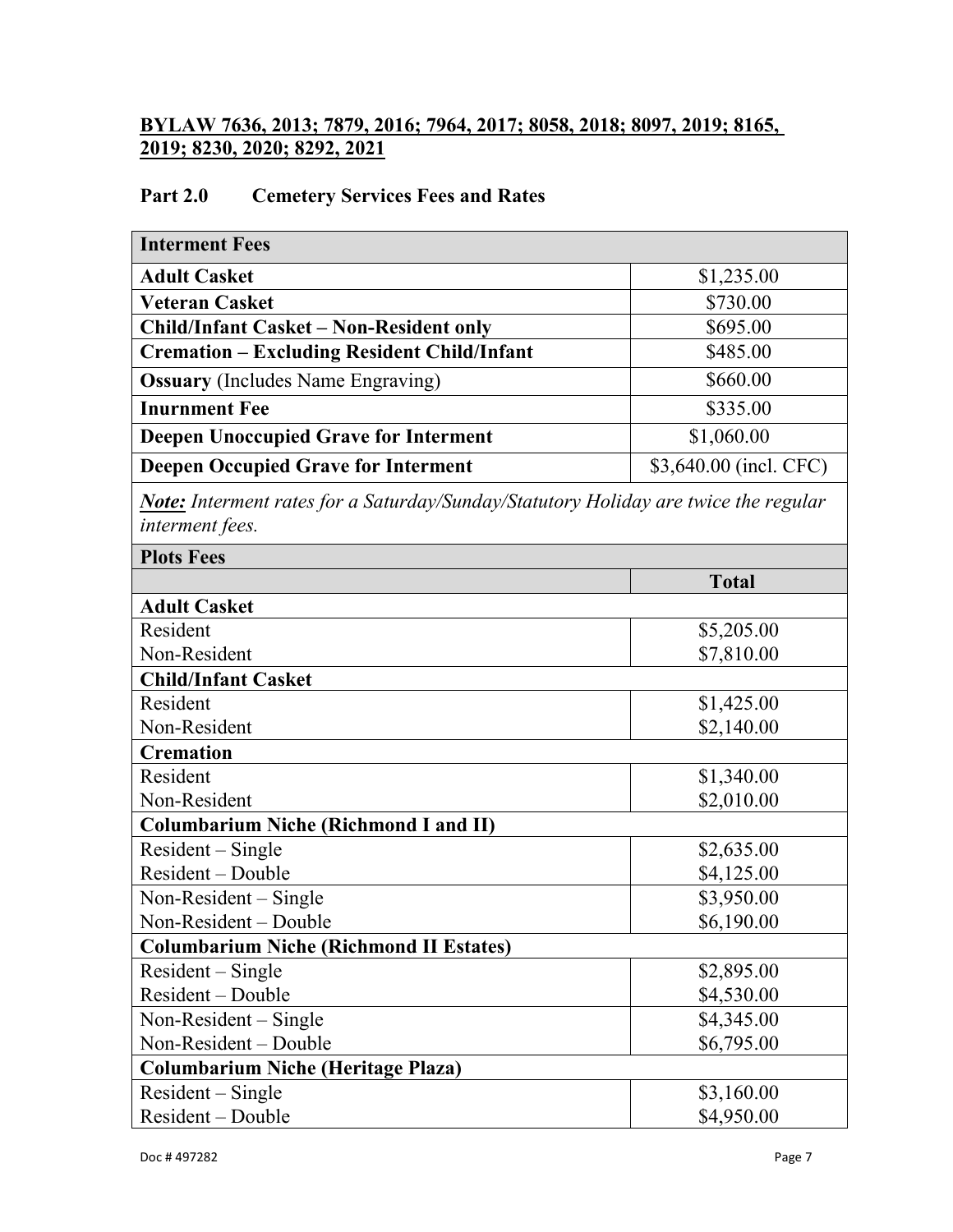| Non-Resident $-$ Single | \$4,735.00 |
|-------------------------|------------|
| $Non-Resident - Double$ | \$7,425.00 |

*Note: A second interment can be added to a single niche. The cost is the difference between a single niche and double niche. This does not apply to niches in Richmond I.*

*Note: Urn size for the double niche is restricted to a maximum of 6.5" in width or diameter and 11" in height.* 

*Note: Care Contribution accounts for 25% of total.*

| <b>Other Fees, Products and Services</b>                                                |                         |
|-----------------------------------------------------------------------------------------|-------------------------|
| Plaque and Marker Fees (plaque type is determined by niche location)                    |                         |
| Single Niche Plaque                                                                     | \$475.00                |
| Double Niche Plaque                                                                     | \$605.00                |
| Heritage Plaza Niche Plaque                                                             | \$720.00                |
| Plaque Additions and Changes (Single Niche Plaque)                                      | \$315.00                |
| Plaque Additions and Changes (Double Niche Plaque)                                      | \$400.00                |
| Date Scroll Additions or Changes (Heritage Plaza Plaque)                                | \$180.00                |
| Marker Permit Only - No Placement                                                       | \$110.00                |
| Marker Permit & Placement - Horizontal/Flat Marker                                      | \$300.00                |
| <b>Existing Marker Removal and Placement</b>                                            | \$150.00                |
| <b>Note:</b> Care Fund Contribution accounts for 25% of total, not charged on additions |                         |
| and changes.                                                                            |                         |
| <b>Memorial Bench</b>                                                                   | \$2,706.00              |
| <b>Memorial Tree</b>                                                                    | \$2,205.00              |
| Uralla Vase (Richmond II)                                                               | \$500.00                |
| <b>Armidale Vase (Richmond II)</b>                                                      | \$450.00                |
| <b>Special Attention to Grave Space</b>                                                 | \$230.00                |
| <b>Transfer of Grave Space</b>                                                          | \$105.00                |
| <b>Exhumation</b>                                                                       | Twice the Interment     |
|                                                                                         | Fees                    |
| <b>Plot Buy-Back</b>                                                                    | As outlined in Cemetery |
|                                                                                         | Bylaw 7068, 2006        |
| <b>Administration Fee</b>                                                               | \$75.00                 |
| All fees are subject to applicable taxes                                                |                         |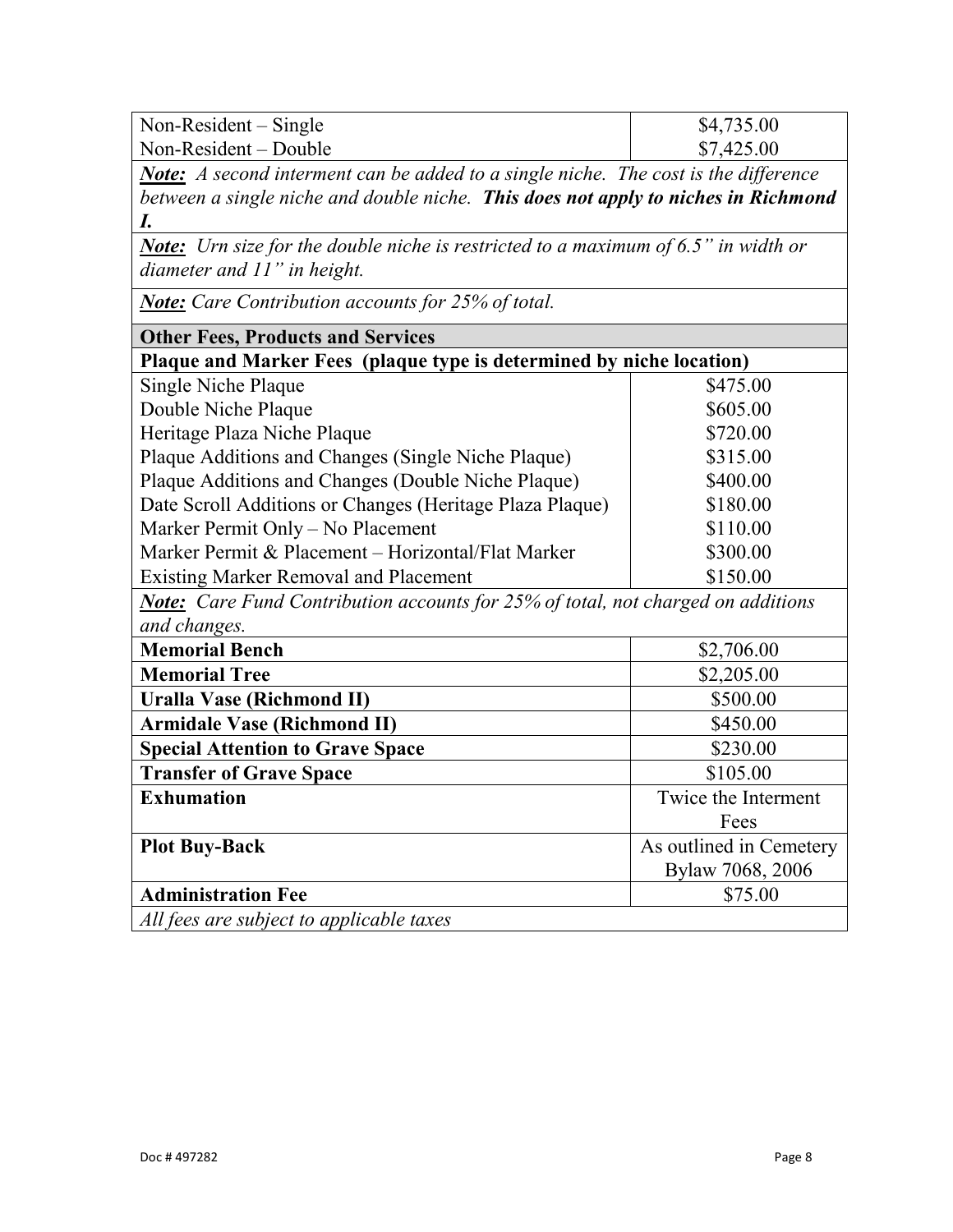## **BYLAW 7636, 2013; 7879, 2016; 7964, 2017; 8165, 2019**

## **Part 3.0 Commercial Towing Fees and Rates**

Commercial Towing Fees and Rates are monitored and set by the Insurance Corporation of British Columbia (ICBC) and can change at any time without notice.

| <b>FLAT TOWING RATE FOR VEHICLE</b>                 |                |
|-----------------------------------------------------|----------------|
| Up to 2,999 Kgs GVWR                                | \$77.46        |
| 3000 Kgs to 6,300 Kgs GVWR                          | \$81.80        |
| Flat drop rate for all vehicles                     | \$80.00        |
| Special mobile vehicles. Over 6,300 Kgs GVWR        | At hourly rate |
| Additional fee for each use of dolly or trailer     | \$30.00        |
| Service calls (unlocks, battery boost, etc)         | \$45.00        |
|                                                     |                |
| <b>HOURLY RATES FOR EACH UNIT OF EQUIPMENT USED</b> |                |
| One Ton Wrecker                                     | \$77.46        |
| Three Ton Wrecker                                   | \$81.80        |
|                                                     |                |
| <b>STORAGE RATES PER VEHICLE</b>                    |                |
| <b>Automobile Daily Rate</b>                        | \$23.28        |
| <b>Truck Daily Rate</b>                             | \$23.28        |
| Motorcycle Daily Rate                               | \$11.64        |
| Utility Trailer (same as automobile)                | \$23.28        |
| Charge for out of City Boundary Tow – per km        | \$2.64         |
|                                                     |                |
| <b>ADMINISTRATIVE FEE</b>                           |                |
| Release fee for any vehicle                         | \$30.00        |
| All fees are subject to applicable taxes            |                |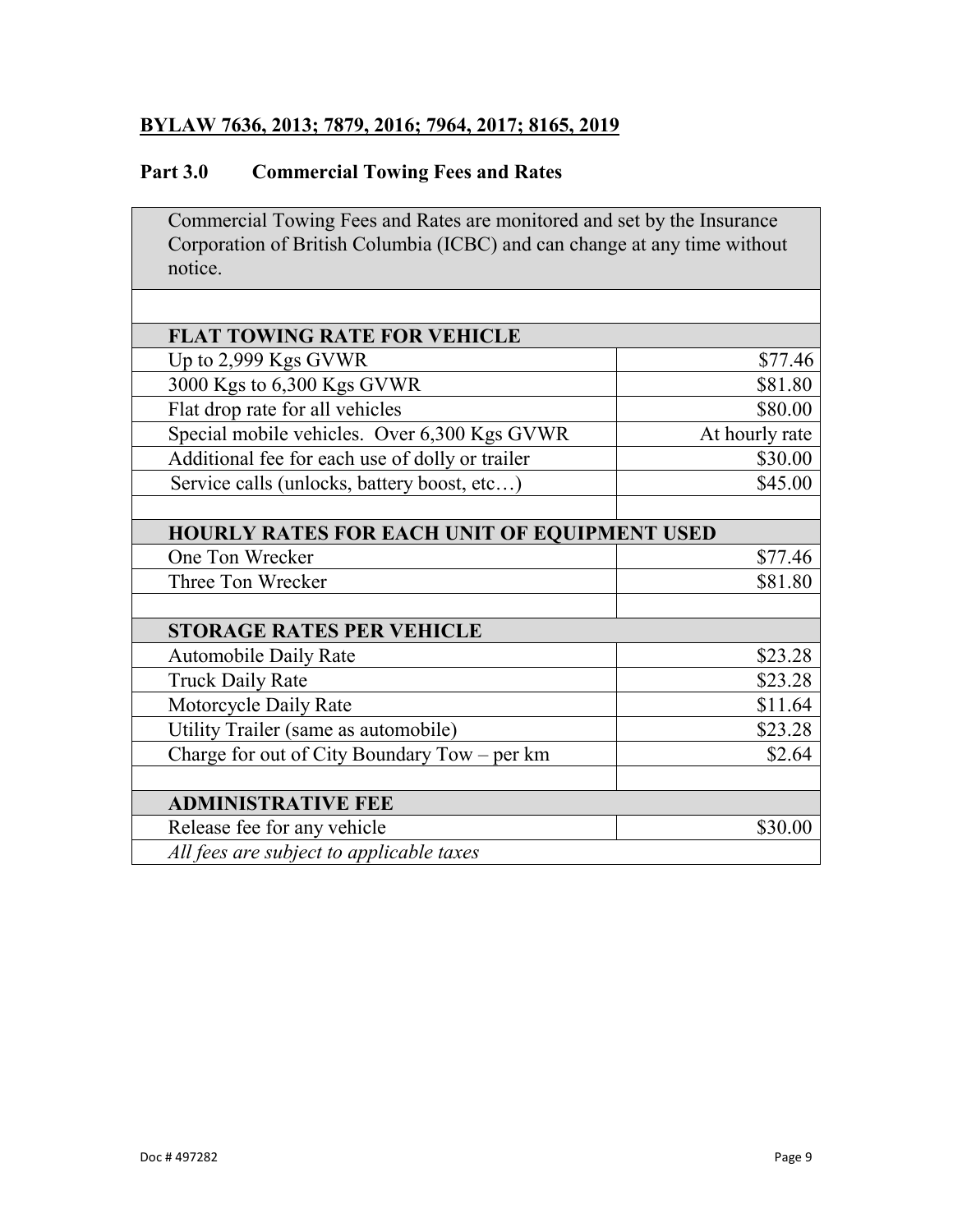## **BYLAW 7669, 2014; 7730, 2014; 7733, 2015; 7786, 2015; 7798, 2015; 7879, 2016; 7889, 2016; 7968, 2017; 8071, 2018; 8165, 2019; 8174, 2019; 8230, 2020; 8247, 2020; 8301; 2021**

## **Part 4.0 Solid Waste Fees and Rates**

| A. RESIDENTIAL RATES                                                                                                                                                                 |                                                                  |                                     |                         |  |
|--------------------------------------------------------------------------------------------------------------------------------------------------------------------------------------|------------------------------------------------------------------|-------------------------------------|-------------------------|--|
|                                                                                                                                                                                      | <b>Basic Flat</b><br>Rate                                        | 5% Discount<br><b>If Applicable</b> | <b>Net Flat</b><br>Rate |  |
| For each 120 Litre garbage collection<br>cart, as provided by the City - Annually                                                                                                    | \$322.08                                                         | \$16.10                             | \$305.98                |  |
| For each 240 Litre garbage<br>collection cart, as provided by the<br>City - Annually                                                                                                 | \$497.62                                                         | \$24.88                             | \$472.74                |  |
| Discount applicable if paid within 60 days of billing date.                                                                                                                          |                                                                  |                                     |                         |  |
| <b>Glass Collection</b> (Effective: July 1, 2022)<br>For each glass collection receptacle as provided by the City $-$<br>Annually                                                    |                                                                  |                                     | \$12.00                 |  |
|                                                                                                                                                                                      |                                                                  |                                     |                         |  |
| <b>B. MULTIFAMILY ORGANICS</b>                                                                                                                                                       |                                                                  |                                     |                         |  |
| Organics<br>For each dwelling unit in an Apartment Building (apartment<br>building does not include hotel, boarding house or rooming<br>house) and for each Townhouse dwelling unit. |                                                                  |                                     | \$31.39                 |  |
| <b>Glass Collection</b> (Effective: July 1, 2022)                                                                                                                                    |                                                                  |                                     |                         |  |
| For each dwelling unit in an Apartment Building (apartment<br>building does not include hotel, boarding house or rooming<br>house) and for each Townhouse dwelling unit - Annually   |                                                                  |                                     | \$10.00                 |  |
| C. ADDITIONAL RECEPTACLES (per tag)                                                                                                                                                  |                                                                  |                                     |                         |  |
| For a tag for every additional receptacle (not to exceed 60 Litres in<br>size)                                                                                                       |                                                                  |                                     | \$4.00                  |  |
| <b>D. ADMINISTRATION FEES</b>                                                                                                                                                        |                                                                  |                                     |                         |  |
| For the replacement of a lost or damaged 120 Litre container, as<br>provided by the City                                                                                             |                                                                  |                                     | \$75.00                 |  |
| provided by the City                                                                                                                                                                 | For the replacement of a lost or damaged 240 Litre container, as |                                     |                         |  |
| To upsize from a 120 Litre garbage container to a 240 Litre<br>garbage container, as provided by the City                                                                            |                                                                  |                                     | \$25.00                 |  |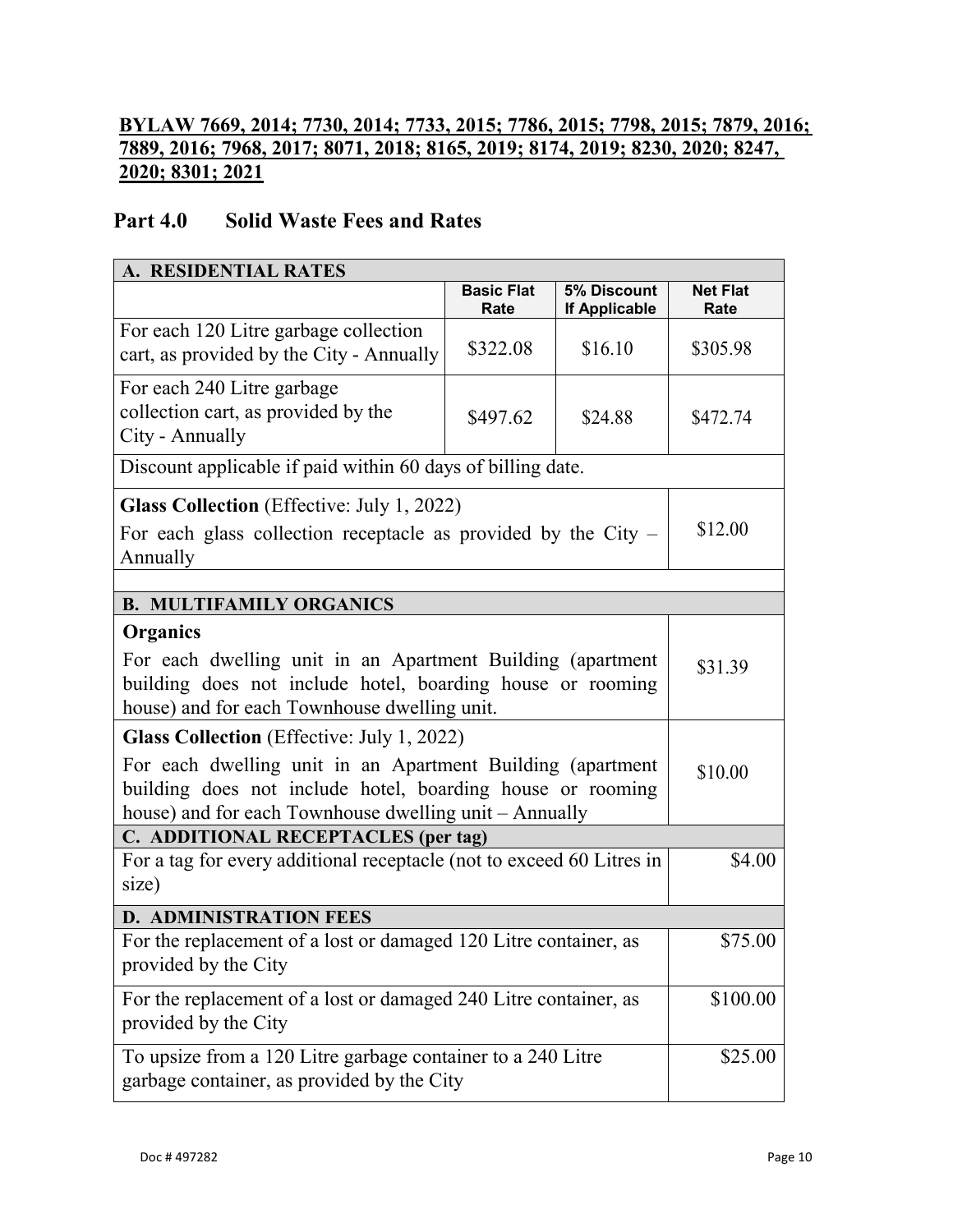| To recover a missed collection for a late set out, wrong collection<br>container or incorrectly placed collection container |                                             |          |                 | \$25.00                       |                                 |
|-----------------------------------------------------------------------------------------------------------------------------|---------------------------------------------|----------|-----------------|-------------------------------|---------------------------------|
| E. RENTAL AND PICKUP CHARGES FOR CITY CONTAINERS                                                                            |                                             |          |                 |                               |                                 |
| Garbage                                                                                                                     | <b>Monthly Charge for Pick-ups per Week</b> |          |                 |                               |                                 |
| Container<br>Size                                                                                                           | $Bi-$<br>Weekly*                            | Weekly   | Twice<br>Weekly | Each<br>Additional<br>Pick-up | Container<br>Rental Only        |
| 2 Cubic<br>Yard                                                                                                             | \$165.85                                    | \$271.41 | \$501.71        | \$60.29                       | \$41.13                         |
| 3 Cubic<br>Yard                                                                                                             | \$200.16                                    | \$328.96 | \$603.13        | \$72.66                       | \$54.85                         |
| 120 Litres                                                                                                                  | \$26.98                                     | \$43.20  | \$63.00         | \$8.97                        | n/a                             |
| 240 Litres                                                                                                                  | \$43.20                                     | \$63.00  | \$91.83         | \$13.53                       | n/a                             |
| 360 Litres                                                                                                                  | \$59.75                                     | \$82.79  | \$120.60        | \$18.01                       | n/a                             |
| Recycling                                                                                                                   | <b>Monthly Charge for Pick-ups per Week</b> |          |                 |                               |                                 |
| Container<br>Size                                                                                                           | Bi-<br>Weekly*                              | Weekly   | Twice<br>Weekly | Each<br>Additional<br>Pick-up | Container<br><b>Rental Only</b> |
| 120 Litres                                                                                                                  | \$13.53                                     | \$21.59  | \$31.53         | \$8.97                        | n/a                             |
| 240 Litres                                                                                                                  | \$21.59                                     | \$31.53  | \$45.88         | \$13.53                       | n/a                             |
| 360 Litres                                                                                                                  | \$29.88                                     | \$41.39  | \$60.29         | \$18.01                       | n/a                             |
| *Where collection is less than bi-weekly, the minimum monthly charge shall be the<br>same as the bi-weekly rate.            |                                             |          |                 |                               |                                 |
| Organics                                                                                                                    | <b>Monthly Charge for Pick-ups per Week</b> |          |                 |                               |                                 |
| Container<br>Size                                                                                                           | Bi-<br>Weekly*                              | Weekly   | Twice<br>Weekly | Each<br>Additional<br>Pick-up | Container<br><b>Rental Only</b> |
|                                                                                                                             |                                             |          |                 |                               |                                 |
| 120 Litres                                                                                                                  | \$13.53                                     | \$21.59  | \$31.53         | \$8.97                        | n/a                             |
| 240 Litres                                                                                                                  | \$21.59                                     | \$31.53  | \$45.88         | \$13.53                       | n/a                             |

**F. SPECIAL PICK UP RATES** Minimum fee for service, includes one (1) item \$40.00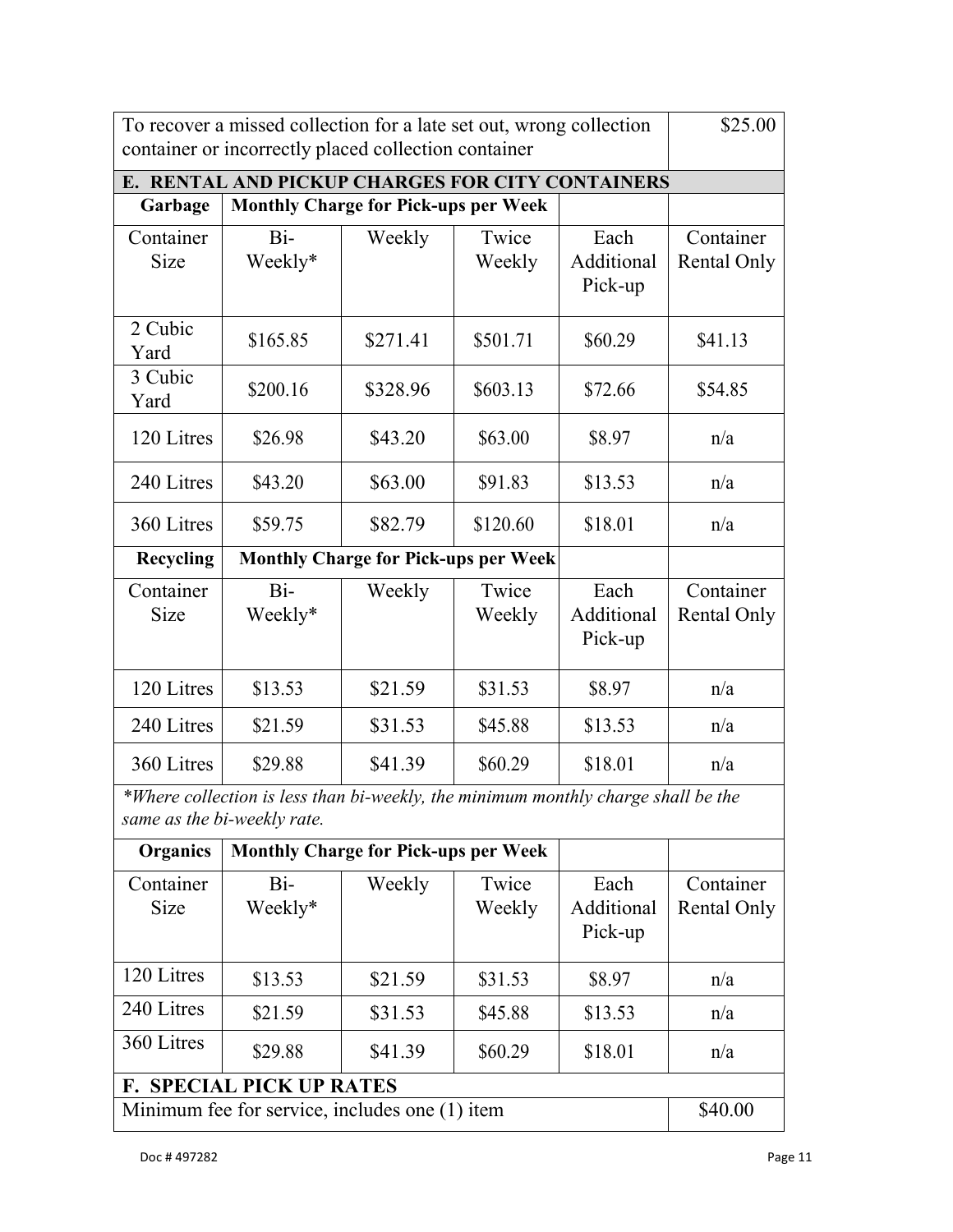| Minimum fee for service to collect and transfer large volumes of             | \$50.00  |
|------------------------------------------------------------------------------|----------|
| loose green waste                                                            |          |
| Minimum fee for service where a backhoe loader and dump truck<br>is required | \$150.00 |
| For every (1) additional mattress or boxspring item                          | \$25.00  |
| For every (1) additional bulky item (appliance or furniture)                 | \$20.00  |
| All fees are subject to applicable taxes                                     |          |

## **Terms and Conditions for use of City Containers:**

- 1. The City Engineering Department only shall service and empty all City containers.
- 2. Any agreement made for use of containers may be terminated by the City or the Owner or Occupier upon one week's notice given to the other in writing.
- 3. The Owner or Occupier shall not allow any container to hold contents weighing more than 1,000 lbs. In a 1 cubic yard container; 2,000 lbs. In a 2 cubic yard container; 2,000 lbs. in a 3 cubic yard container; 200 lbs. in a 120 litre container; 200 lbs in a 240 litre container, 200 lbs. in a 360 litre container.
- 4. The Owner or Occupier shall reimburse the City for the cost of repairing any damages suffered by any City containers in the applicant's possession not caused by the City or the City Agent or equipment or reasonable wear and tear and shall deliver up all containers to the City upon the termination of his agreement in good condition.
- 5. The Owner or Occupier shall keep the City containers in any part of the applicant's premises as the City Engineer may require available for inspection by his representative at all reasonable times and shall provide a loading area for the City containers from which they can be emptied safely and conveniently into the vehicles of the City used from time to time for the transportation thereof and shall place the City containers on the loading area in due time for pick up by the City.
- 6. The Owner or Occupier shall not use or cause, suffer or permit to be used by the City containers for the storage or disposal of any substance considered by the City Engineer to be dangerous or harmful to life or property, or likely to damage the said container, and shall not use them other than for the purpose of containing garbage or other waste material.

## **G. SENIOR CITIZEN WAIVER**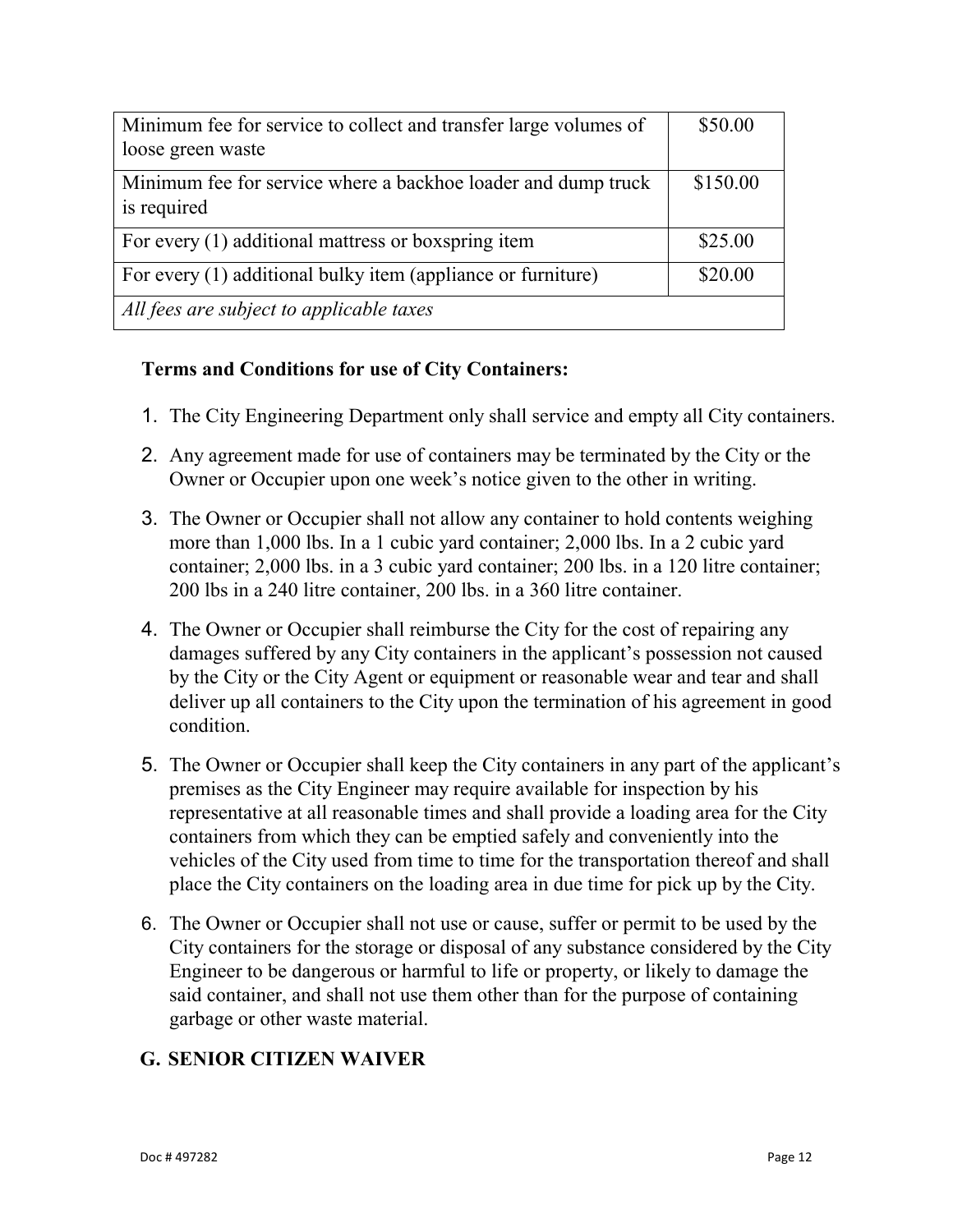Council hereby waives 25% of the Residential Rate it imposes in this bylaw for the purpose of solid waste removal and recycling for persons who certify that they are 65 years of age or over during the calendar year, who was the sole occupier of the dwelling unit in a house for which the charge is assessed during the calendar year, who is a registered owner of the property either solely or with others during the calendar year and who submits to the City an application in a form provided by the City.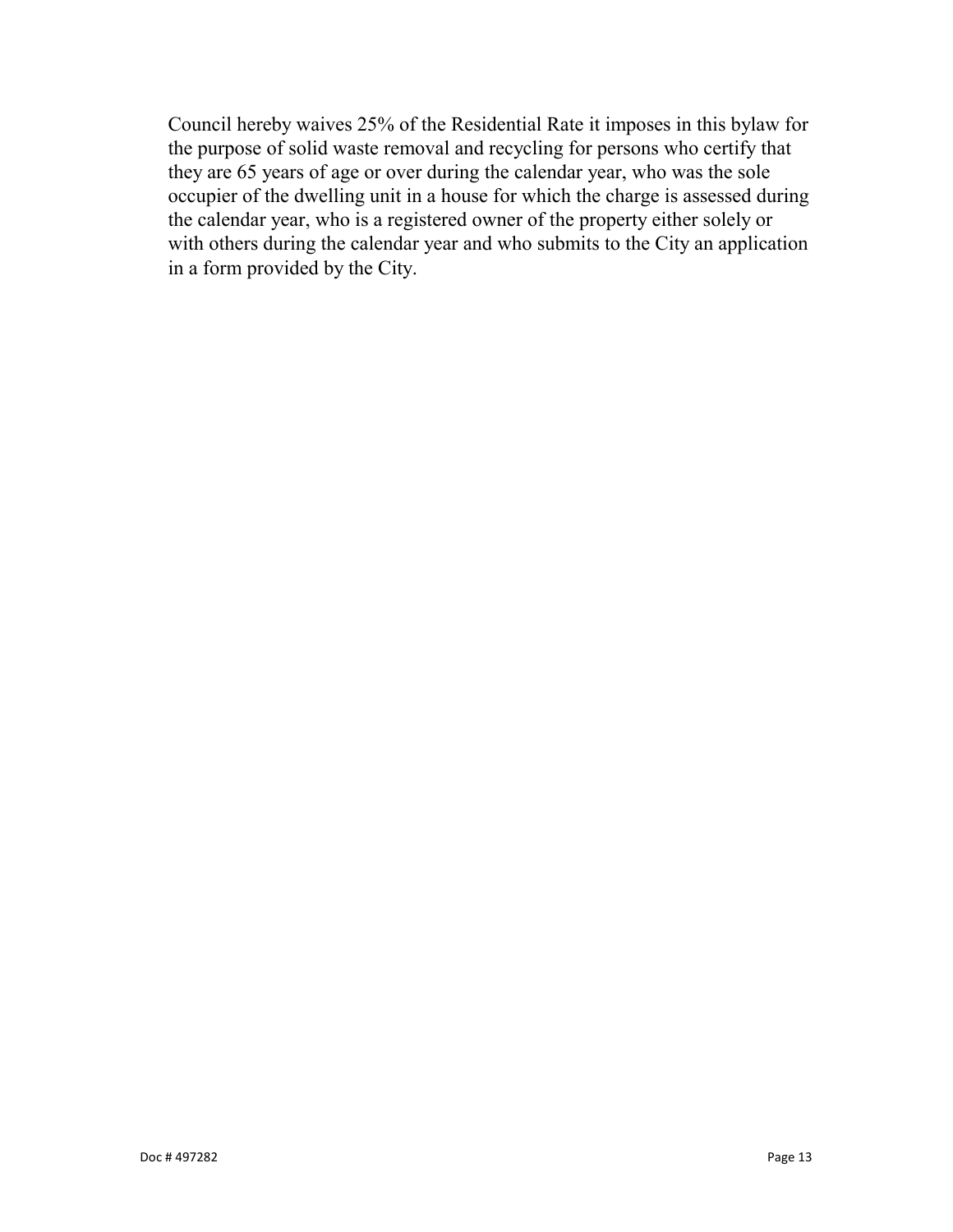## **BYLAW 7786, 2015; 7879, 2016; 7964, 2017; 8058, 2018; 8165, 2019; 8230, 2020; 8292, 2021**

## **Part 5.0 Highway Use Utility Fees and Rates**

- 1. Plan Approval and Inspection Fees:
	- a) A one-time flat fee of \$595.00 for a project of 20 metres or less;
	- b) For projects in excess of 20 metres, a one-time flat fee of \$1,735.00; and
	- c) A one-time charge for each project of \$11.95 per metre of Service Corridor used by the Company.
- 2. Pavement Degradation Fees:
	- a) In instances where the Company excavates, breaks up or otherwise breaches the surface of any Service Corridors, the Company will contribute to the cost of pavement degradation based on the total area of pavement excavated and such amount will be payable within 30 days of completing the restoration of the applicable Service Corridor, on a one-time per project basis, in accordance with the following table:

| Age of Street in Years Since Last        | <b>Fee Per Square Meter of Excavation</b> |
|------------------------------------------|-------------------------------------------|
| Paved as Determined by the               |                                           |
| Commissioner                             |                                           |
| $0-5$ years                              | \$76.90                                   |
| $6-10$ years                             | \$64.10                                   |
| $11-15$ years                            | \$40.60                                   |
| $16-20$ years                            | \$23.50                                   |
| 21 years or greater                      | \$12.40                                   |
| All fees are subject to applicable taxes |                                           |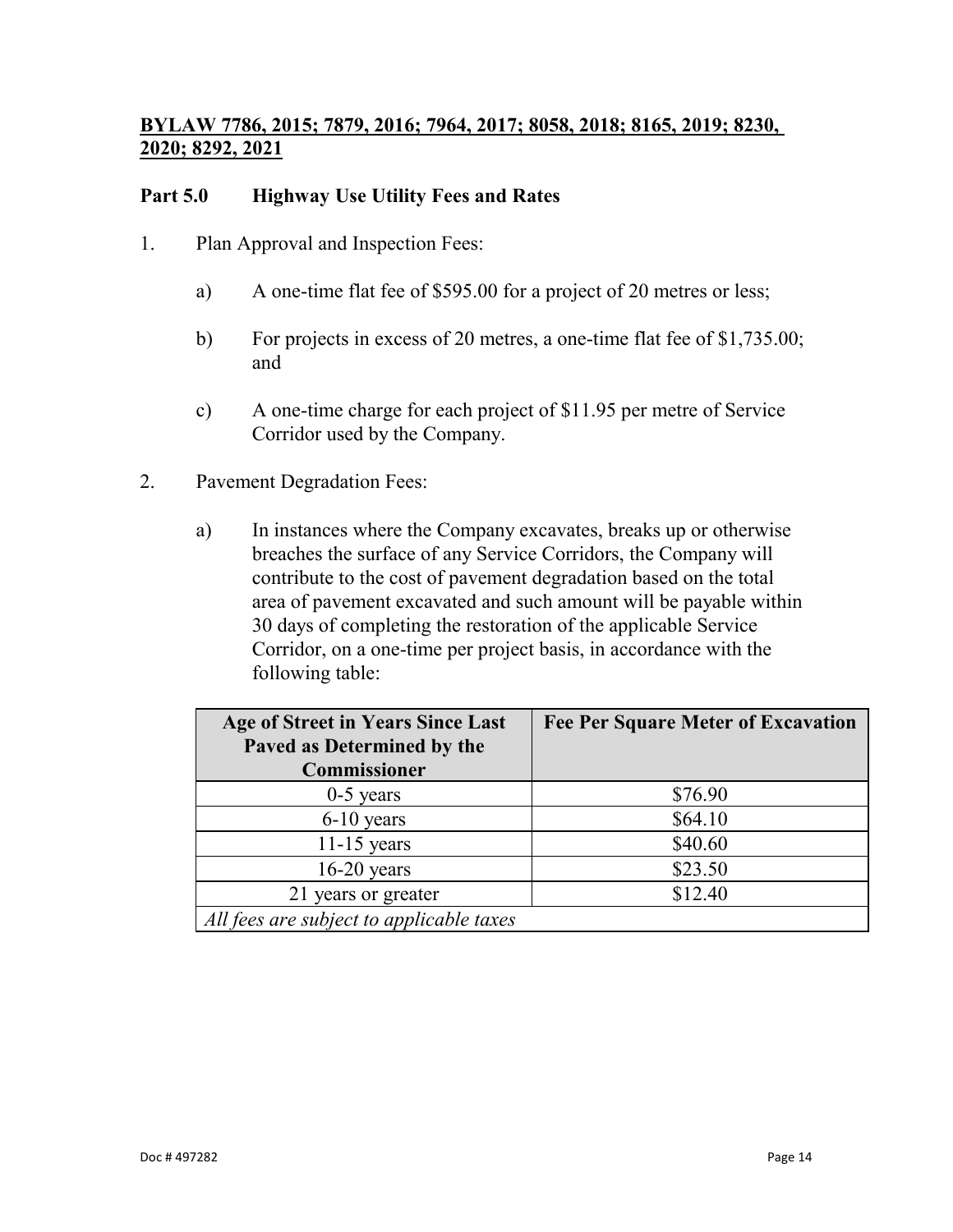## **BYLAW 7650, 2013; 7330, 2014; 7786, 2015; 7798, 2015; 7861, 2016; 7889, 2016; 7964, 2017; 7968, 2017; 8071, 2018; 8080, 2019; 8097, 2019; 8165, 2019; 8174, 2019; 8230, 2020; 8247, 2020; 8292, 2021; 8301, 2021**

#### **Part 6.0 Sewerage System User Fees and Rates**

| A. RESIDENTIAL RATES                                                                                                                                                      |                       | <b>ANNUAL USER CHARGE PER</b> |                  |  |
|---------------------------------------------------------------------------------------------------------------------------------------------------------------------------|-----------------------|-------------------------------|------------------|--|
|                                                                                                                                                                           |                       | <b>DWELLING UNIT</b>          |                  |  |
| Classification of user as defined by Zoning                                                                                                                               | <b>Basic</b>          | $5\%$                         | <b>Net</b>       |  |
| Bylaw No. 6680, 2001 at the time of                                                                                                                                       | <b>Flat Rate</b>      | Discount                      | <b>Flat Rate</b> |  |
| adoption of this bylaw                                                                                                                                                    |                       | If applicable                 |                  |  |
| <b>Single Detached Dwelling Annually</b>                                                                                                                                  | \$1,026.98            | \$51.35                       | \$975.63         |  |
| Duplex and Row House Annually                                                                                                                                             | \$1,026.98            | \$51.35                       | \$975.63         |  |
| <b>Secondary Suite Annually</b>                                                                                                                                           | \$513.49              | \$25.67                       | \$487.82         |  |
| <b>Townhouse Annually</b>                                                                                                                                                 | \$802.28              | \$40.11                       | \$762.17         |  |
| <b>Apartment Building Annually</b>                                                                                                                                        |                       |                               |                  |  |
| (Apartment building does not include a                                                                                                                                    | \$577.56              | \$28.88                       | \$548.68         |  |
| hotel, boarding house or rooming house).                                                                                                                                  |                       |                               |                  |  |
| Discount applicable if paid within 60 days of billing date.                                                                                                               |                       |                               |                  |  |
| <b>B. OTHER</b>                                                                                                                                                           |                       |                               |                  |  |
| (i)                                                                                                                                                                       |                       |                               |                  |  |
| Any owner or occupier of real property other than those subject to the user charge                                                                                        |                       |                               |                  |  |
| listed above shall be charged for the use of the sewerage system on the basis of                                                                                          |                       |                               |                  |  |
| the quantity of water discharged into the sewerage system which, subject to (iii)<br>and (iv), is deemed to be eighty percent of the water delivered to the real property |                       |                               |                  |  |
|                                                                                                                                                                           |                       |                               |                  |  |
| by the municipal waterworks system. This charge shall be calculated according                                                                                             |                       |                               |                  |  |
| to the following table of rates and shall be based on the water delivered to the real                                                                                     |                       |                               |                  |  |
| property in the month.                                                                                                                                                    |                       |                               |                  |  |
| Quantity                                                                                                                                                                  |                       | <b>Monthly</b>                |                  |  |
| \$81.27 (minimum charge)<br>$0 - 700$ cu. ft. (minimum charge)                                                                                                            |                       |                               |                  |  |
| 9.764 per 100 cu. ft.<br>Next 24,300 cu. ft.                                                                                                                              |                       |                               |                  |  |
| Next 25,000 cu. ft.                                                                                                                                                       | 6.884 per 100 cu. ft. |                               |                  |  |
| 3.972 per 100 cu. ft.<br>Next 50,000 cu. ft.                                                                                                                              |                       |                               |                  |  |
| In excess of 100,000 cu. ft.                                                                                                                                              | 1.977 per 100 cu. ft. |                               |                  |  |

(ii) A user of the sewerage system who establishes to the satisfaction of the City Engineer that the discharge into the sewerage system is less than eighty percent of the water delivered by the municipal waterworks system to his parcel of real property.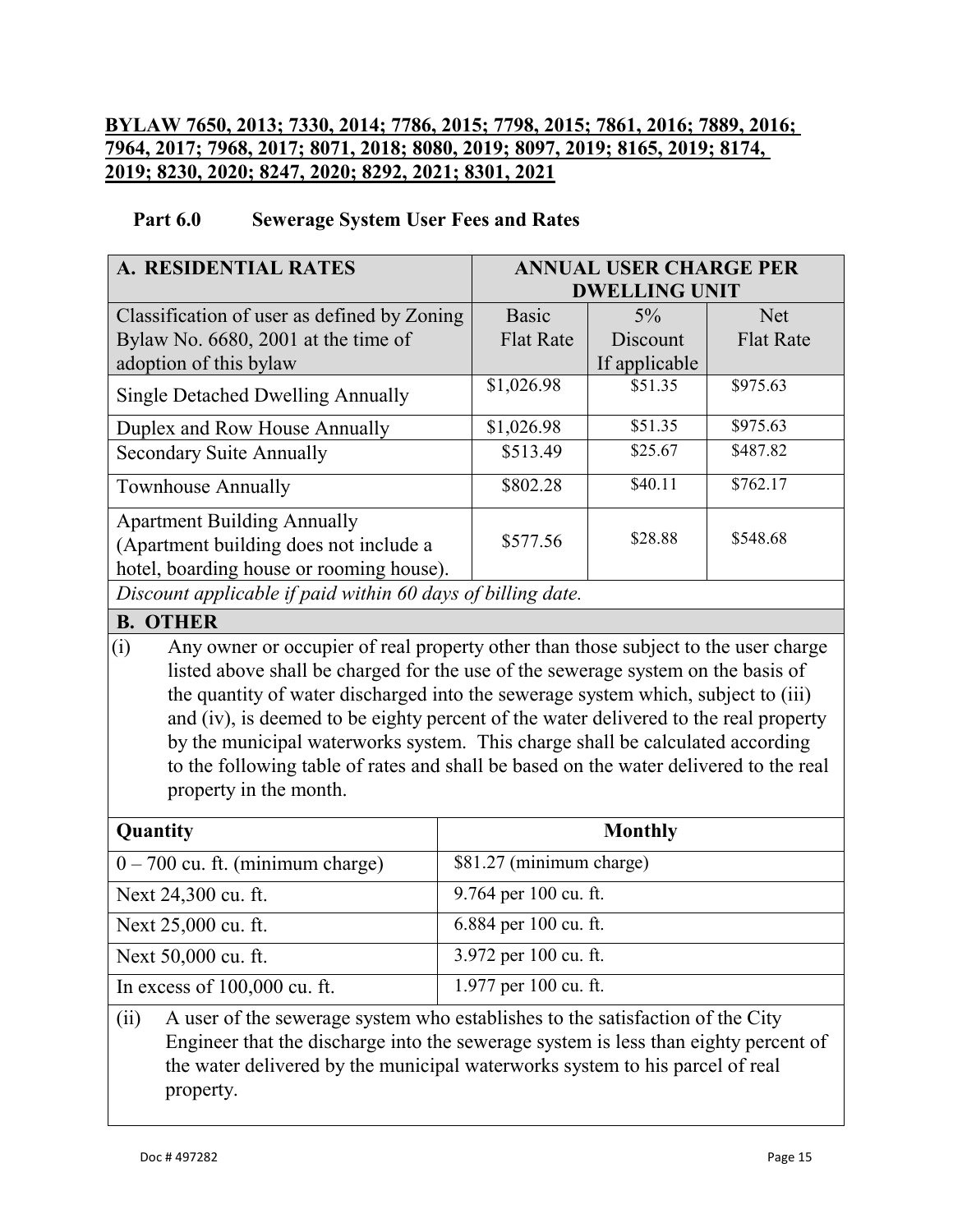- By using in whole or in part the water so delivered in an industrial or commercial process or product, or in irrigation; or
- By discharging the water so delivered or part thereof directly into a natural water course or body of water;

shall have the user charge reduced corresponding to the actual quantity of discharge.

(iii) A user of the sewerage system who obtains water from a source other than or in addition to the municipal waterworks system shall have the charge increased corresponding to the actual quantity of discharge.

## **C. SENIOR CITIZEN WAIVER**

Council hereby waives 25% of the Residential Rate it imposes in this bylaw for the purpose of providing sewage for every person who certifies that he or she is 65 years of age or over during the calendar year, who was the sole occupier of the dwelling unit in a house for which the charge is assessed during the calendar year, who is a registered owner of the property either solely or with others during the calendar year and who submits to the City an application in a form provided by the City.

## **D. VACANT / NON-SEPARATE SECONDARY SUITES**

For the purposes of this Part 6.0 (Sewerage System User Fees and Rates), the term "Vacant / Non-Separate Secondary Suite" means a Secondary Suite in a Single Detached Dwelling that is the only Secondary Suite in that dwelling, and

- (a) the Secondary Suite is vacant; or
- (b) the Secondary Suite is being used only by the people occupying the principal unit within the Single Detached Dwelling; or
- (c) the Secondary Suite is occupied by a family member of the family occupying the principal unit within the Single Detached Dwelling and the family member has significant interaction with the family by:
	- (i) eating meals together; and/or
	- (ii) providing childcare; and/or
	- (iii) regular indoor passage between the Secondary Suite and the principal unit within the Single Detached Dwelling.

To qualify for the fee exemption applicable to Vacant / Non-Separate Secondary Suites, the owner of the Single Detached Dwelling must:

(d) arrange a City inspection of the Suite to confirm there are no indications of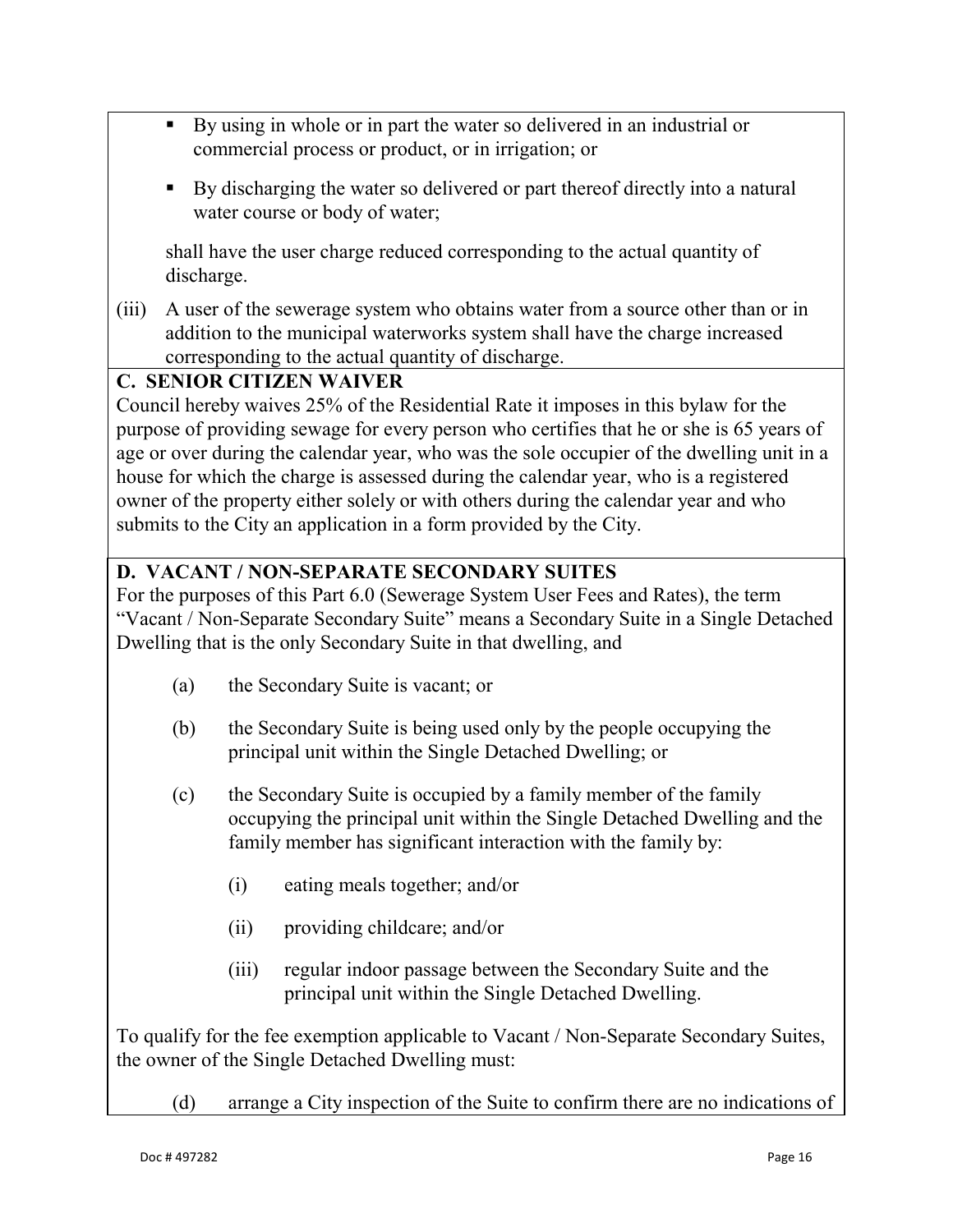|        |                                                                                                                                     | the Suite being occupied as a separate and independent housing unit, and                                                                                                                                                                                                                                                                                                                                                                                                                                                                                                                                                                                                                                                                                             |  |
|--------|-------------------------------------------------------------------------------------------------------------------------------------|----------------------------------------------------------------------------------------------------------------------------------------------------------------------------------------------------------------------------------------------------------------------------------------------------------------------------------------------------------------------------------------------------------------------------------------------------------------------------------------------------------------------------------------------------------------------------------------------------------------------------------------------------------------------------------------------------------------------------------------------------------------------|--|
| (e)    | execute under oath a Statutory Declaration that:                                                                                    |                                                                                                                                                                                                                                                                                                                                                                                                                                                                                                                                                                                                                                                                                                                                                                      |  |
|        | (i)                                                                                                                                 | the Suite meets the requirements in this Bylaw for a Vacant / Non-<br>Separate Secondary Suite;                                                                                                                                                                                                                                                                                                                                                                                                                                                                                                                                                                                                                                                                      |  |
|        | (ii)                                                                                                                                | the owner will promptly inform the City if the Suite should ever<br>cease meeting the requirements of this Bylaw for a Vacant / Non-<br>Separate Secondary Suite; and                                                                                                                                                                                                                                                                                                                                                                                                                                                                                                                                                                                                |  |
|        | (iii)                                                                                                                               | the owner must acknowledge that even if notice under clause (ii) is<br>given, the City is not confirming that the Suite may be lawfully or<br>safely occupied as a separate and independent housing unit and it is<br>possible that the Suite cannot be lawfully or safely occupied as a<br>separate and independent housing unit until improvements are<br>completed (with all required City permits and inspections) to the<br>standards required by the BC Building Code, City bylaws and the<br>City's Design Guidelines.                                                                                                                                                                                                                                        |  |
|        |                                                                                                                                     | E. REFUNDS OF SEWERAGE SYSTEM USER FEES AND RATES                                                                                                                                                                                                                                                                                                                                                                                                                                                                                                                                                                                                                                                                                                                    |  |
| years. |                                                                                                                                     | If a Secondary Suite qualifies as a Vacant / Non-Separate Secondary Suite and if<br>the owner of the Single Detached Dwelling containing the Suite obtains an<br>exemption under Section D of this Part 6.0 and if the Suite was eligible for the<br>exemption in prior years, but the current owner did not apply to the City for an<br>exemption under this Bylaw, then the owner may apply to the City for a refund of<br>the Sewerage System User Fees and Rates the owner has paid to the City in<br>relation to the Suite and upon receipt of satisfactory information, the City will<br>refund the Sewerage System User Fees and Rates paid by that owner for the year<br>of the request (if applicable) and for the prior calendar year, but for no previous |  |
|        |                                                                                                                                     | F. DUE DATE, ADDITION TO TAXES                                                                                                                                                                                                                                                                                                                                                                                                                                                                                                                                                                                                                                                                                                                                       |  |
|        | The Sewerage System User Charges listed in this Bylaw are due and payable to the<br>City on December $30th$ of the year of billing. |                                                                                                                                                                                                                                                                                                                                                                                                                                                                                                                                                                                                                                                                                                                                                                      |  |
|        | Where indicated by this Part 6.0, charges paid within 60 days of the billing date<br>are subject to a 5% discount.                  |                                                                                                                                                                                                                                                                                                                                                                                                                                                                                                                                                                                                                                                                                                                                                                      |  |

If a Sewerage System User Charge imposed by this Bylaw is unpaid on December 31st of the year that it is imposed, the charge (including accrued interest) is deemed to be taxes in arrears.

## **G. SERVICE CHARGES**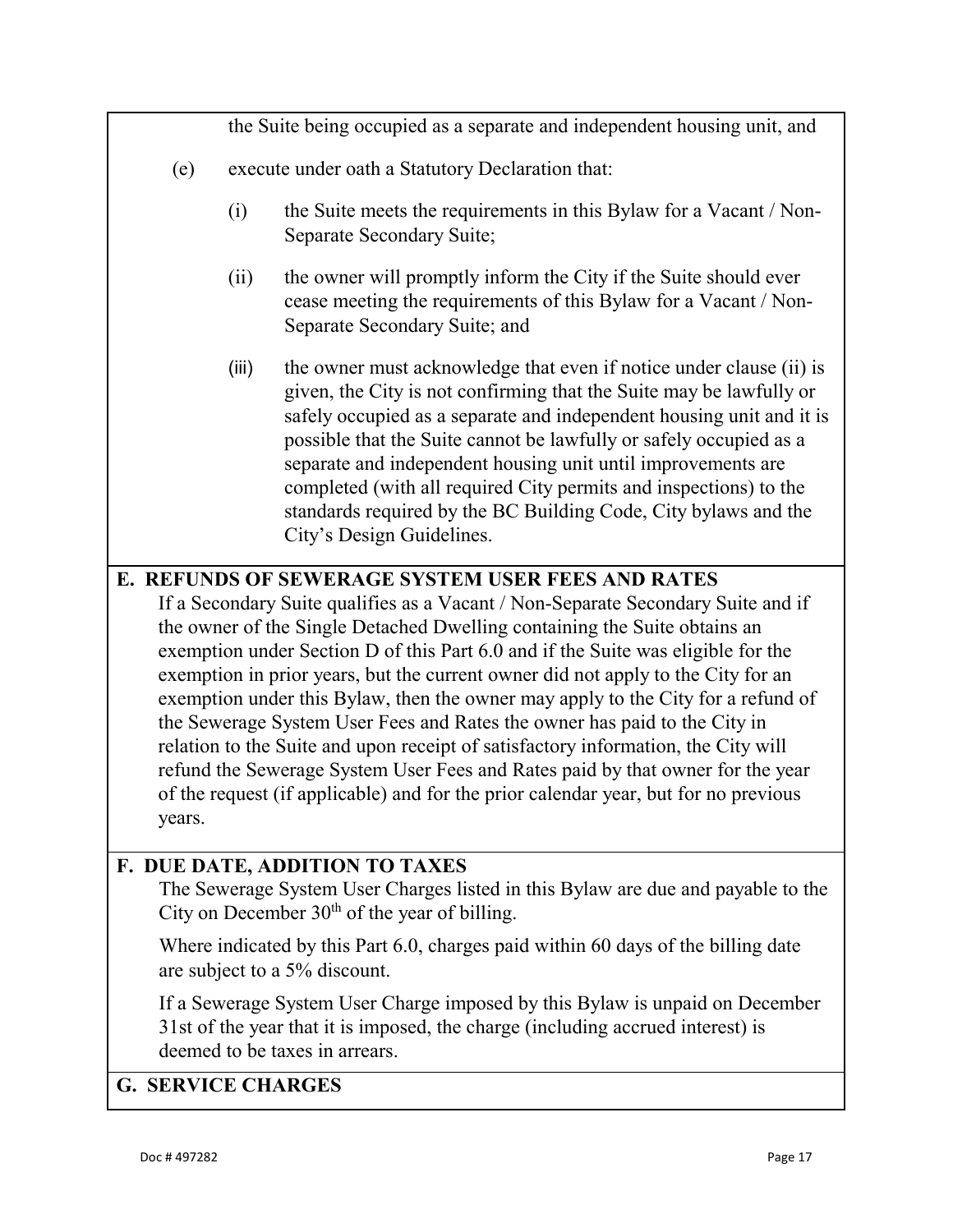| Installation of Single Inspection                          | $100\%$ of actual cost      |
|------------------------------------------------------------|-----------------------------|
| Chamber (IC)                                               | (deposit based on           |
|                                                            | estimate)                   |
| Installation of Dual Inspection                            | $100\%$ of actual cost      |
| Chambers (IC)                                              | (deposit based on           |
|                                                            | estimate)                   |
| Residential Water & Sewer Cap-off Fee (Combined)           | \$5,850.00                  |
| Ditch Enclosure Administration Fee                         | \$320.00                    |
| Ditch Enclosure Engineering Design Fee                     | \$2,670.00                  |
| Ditch Enclosure Installation                               | 100% of actual cost         |
|                                                            | (deposit based on estimate) |
| Installation of a second inspection chamber for onsite     | 100% of actual cost         |
| separation and future separated offsite service connection | (deposit based on estimate) |
| Installation of a second inspection chamber for onsite     | 100% of actual cost         |
| separation when the off-site service connection is not     | (deposit based on estimate) |
| upgraded                                                   |                             |
| All fees are subject to applicable taxes                   |                             |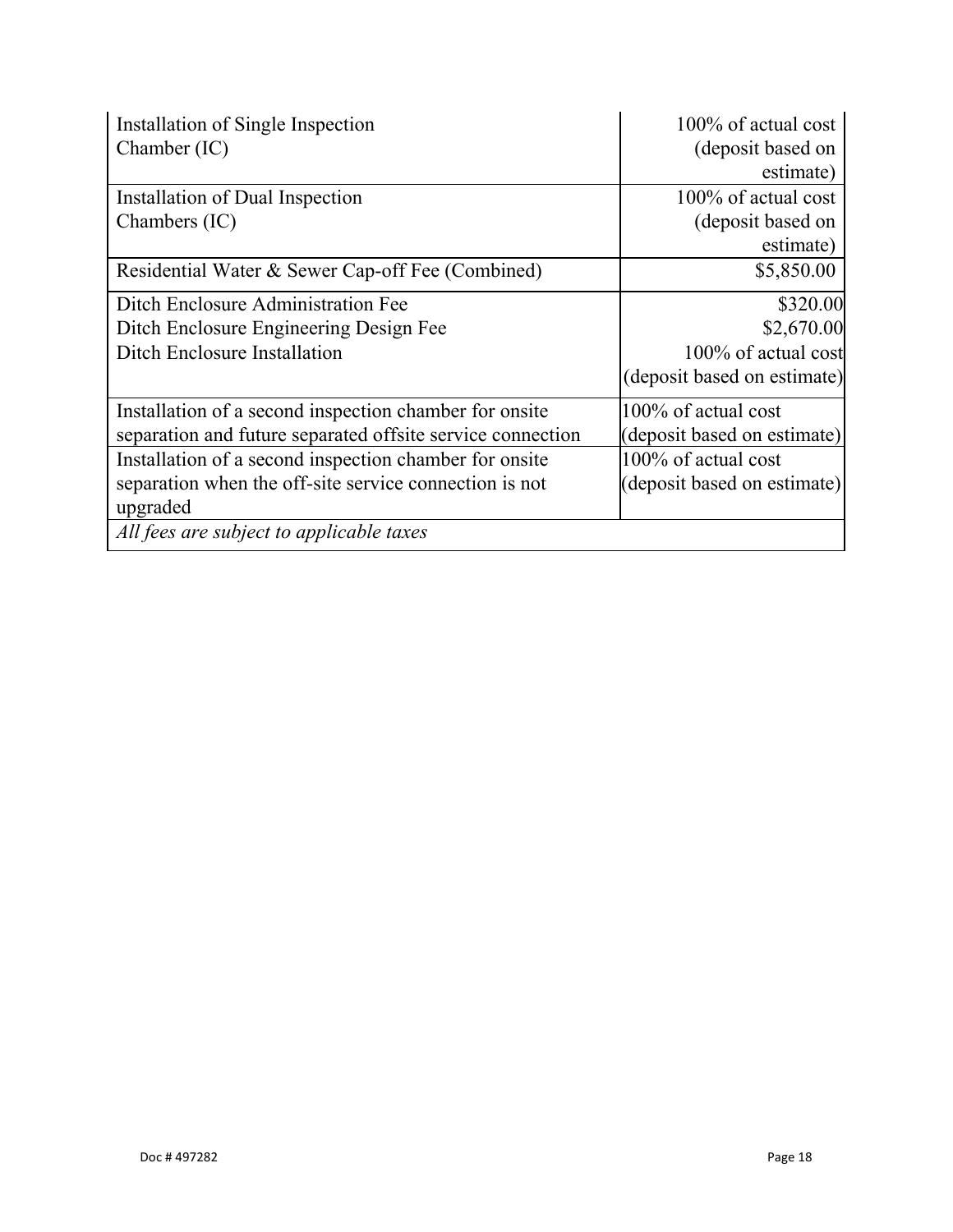## **BYLAW 7728, 2014; 7786, 2015; 7879, 2016; 7964, 2017; 8058, 2018; 8165, 2019; 8230, 2020; 8292, 2021**

## **Part 7.0 Soil Deposit Regulation Fees and Rates**

| <b>Annual License Fees</b>                                                                                    |                                                                                                                  |  |  |
|---------------------------------------------------------------------------------------------------------------|------------------------------------------------------------------------------------------------------------------|--|--|
| Non-refundable Application Fee                                                                                | \$692.00 plus \$0.77 per<br>cubic metre of soil or other<br>material to be deposited or<br>removed               |  |  |
| Security Deposit for full and proper compliance with Soil<br>Deposit Bylaw and Terms and Conditions of permit | \$4,245.00 per 5,000 cubic<br>metres of soil or other<br>material to be deposited, or<br>removed, or fraction of |  |  |
| All fees are subject to applicable taxes                                                                      |                                                                                                                  |  |  |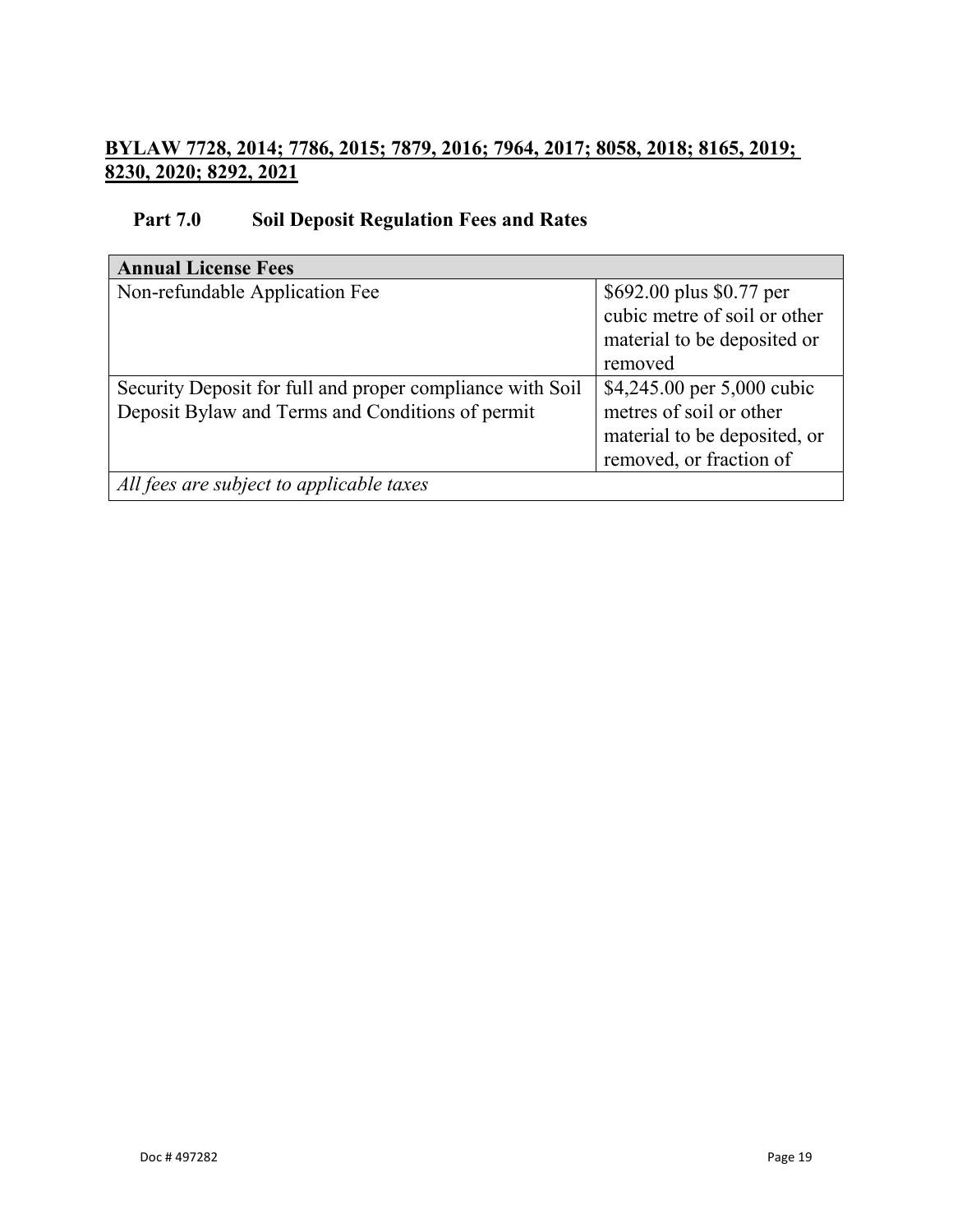## **BYLAW 7728, 2014; 7879, 2016; 7964, 2017; 8058, 2018; 8097, 2019; 8165, 2019; 8230, 2020; 8292, 2021**

## **Part 8.0 Street & Traffic Fees and Rates**

| <b>Street Occupancy Permit Fees</b>                                                   |                                       |  |  |
|---------------------------------------------------------------------------------------|---------------------------------------|--|--|
| <b>Street Occupancy Permit Application Fee</b>                                        | \$104.50                              |  |  |
| (See Note 1)                                                                          |                                       |  |  |
| <b>Street Festival</b>                                                                | $$155.00$ per block                   |  |  |
| Parade                                                                                | \$38.25 per block                     |  |  |
| <b>Block Party (local street only)</b>                                                | \$38.25 per day                       |  |  |
| Construction, maintenance and/or ancillary works                                      | \$52.50 per block face per day        |  |  |
| on a street or boulevard                                                              |                                       |  |  |
| Installation, maintenance and/or removal of                                           | \$52.50 per block face per day        |  |  |
| utilities on a street or boulevard (excluding City                                    |                                       |  |  |
| Works)                                                                                |                                       |  |  |
| Hoarding and/or staging area for private                                              | \$52.50 per block face per day        |  |  |
| development on a street or boulevard                                                  |                                       |  |  |
| Parking of unattached commercial trailer or                                           | \$52.50 per day                       |  |  |
| container on a street                                                                 |                                       |  |  |
| Parking of unattached recreational or utility                                         | \$10.50 per day                       |  |  |
| trailer on a street                                                                   |                                       |  |  |
| Parking of recreation vehicle on a street                                             | First 48 hours free, then \$10.50 per |  |  |
|                                                                                       | day thereafter                        |  |  |
| Rental of each metered parking stall                                                  | \$22.00 per day                       |  |  |
| Rental of each on-street parking space, or portion                                    | $$22.00$ per day                      |  |  |
| thereof (5 meters length or longer), in a pay                                         |                                       |  |  |
| station zone.                                                                         |                                       |  |  |
| Note 1: The Street Occupancy Permit (SOP) Application Fee only applies to the initial |                                       |  |  |

*Kreet Occupancy Permit (SOP) Application Fee only applies to the initial SOP or SOP renewals or extensions that require an amended Traffic Management Plan or other conditions, and only applies to SOPs for the following works:*

*-Construction, maintenance and/or ancillary work on street or boulevard*

*-Installation, maintenance and/or removal of utilities on a street or boulevard (excluding City works)*

*-Hoarding and/or staging area for private development on a street or boulevard*

| <b>Oversize And Overweight Permit Fees</b> |                                |  |  |
|--------------------------------------------|--------------------------------|--|--|
| Single trip                                | \$78.50 per vehicle            |  |  |
| Annual permit                              | $\frac{1}{261.00}$ per vehicle |  |  |
| Duplicate permit                           | \$26.00 each                   |  |  |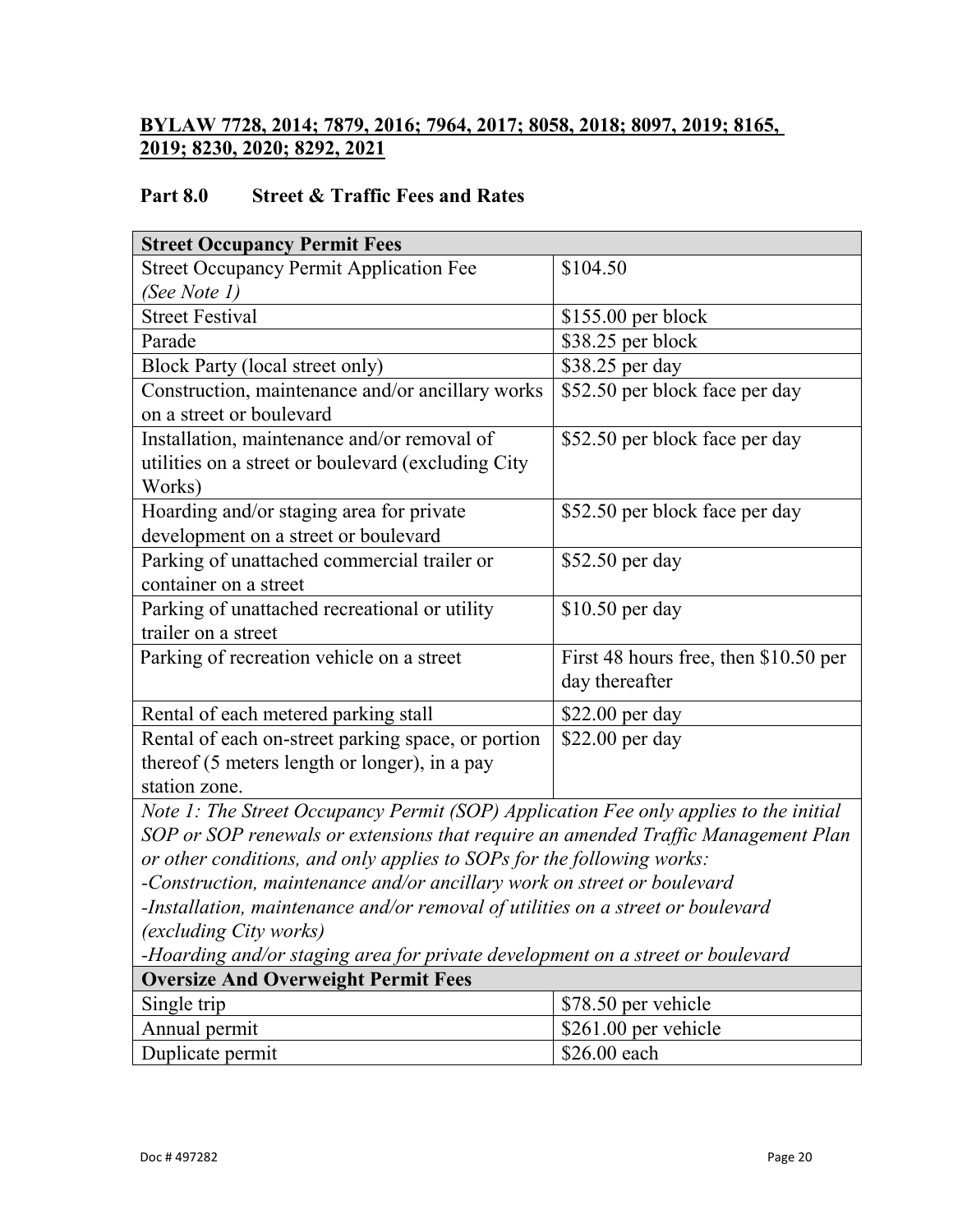| <b>Other Fees</b>                                                                       |                          |  |  |  |
|-----------------------------------------------------------------------------------------|--------------------------|--|--|--|
| Temporary No Parking Sign                                                               | \$52.50 per block face   |  |  |  |
| Installation (see Note 2)                                                               |                          |  |  |  |
| Pre and post construction inspection fee                                                | \$52.50                  |  |  |  |
| Redemption of impounded chattel                                                         | \$31.40                  |  |  |  |
| Note 2: Temporary No Parking Signs are required for all SOPs that require use of on-    |                          |  |  |  |
| street parking space                                                                    |                          |  |  |  |
| All fees are subject to applicable taxes                                                |                          |  |  |  |
| <b>Street Occupancy Damage Deposits</b>                                                 |                          |  |  |  |
| Minor works with limited risk of damage to                                              | \$2,500.00               |  |  |  |
| asphalt road surfaces                                                                   |                          |  |  |  |
| Coring, test holes, drilling on asphalt or concrete                                     | $$2,500.00$ per location |  |  |  |
| road and/sidewalk surfaces                                                              |                          |  |  |  |
| Moderate works with risk of damage to asphalt                                           | \$10,000.00              |  |  |  |
| road surfaces, concrete road and/or sidewalk                                            |                          |  |  |  |
| surfaces, boulevard (e.g., large vehicles operating                                     |                          |  |  |  |
| on sidewalks, boulevards, etc.)                                                         |                          |  |  |  |
| Major works with significant risk of damage to                                          | \$20,000.00              |  |  |  |
| asphalt road surfaces, concrete road and/or                                             |                          |  |  |  |
| sidewalk surfaces, boulevard (e.g., house                                               |                          |  |  |  |
| relocation traversing multiple blocks                                                   |                          |  |  |  |
| Damage Deposits are collected as part of the Street Occupancy Permit process for City   |                          |  |  |  |
| infrastructure and the amount subject to any cost incurred by the City will be refunded |                          |  |  |  |
| after the final inspection.                                                             |                          |  |  |  |

*All fees are subject to applicable taxes*

| <b>Parking Permit Fees</b>                      |                               |  |  |
|-------------------------------------------------|-------------------------------|--|--|
| Annual Parking Permit Fee for the first and     | \$33.00* per parking permit   |  |  |
| second residential parking permits              |                               |  |  |
| Annual Parking Permit Fee for the third and     | $$110.00*$ per parking permit |  |  |
| fourth residential parking permits              |                               |  |  |
| Annual Parking Permit Fee for a visitor parking | \$33.00* per parking permit   |  |  |
| permit (maximum one per household)              |                               |  |  |
| One book of five Day-Use Visitor Parking        | \$26.00                       |  |  |
| Permits                                         |                               |  |  |
| <b>Shared Vehicle Parking Permit</b>            | \$30.00                       |  |  |
| *Includes10% Climate Action Levy                |                               |  |  |
| All fees are subject to applicable taxes        |                               |  |  |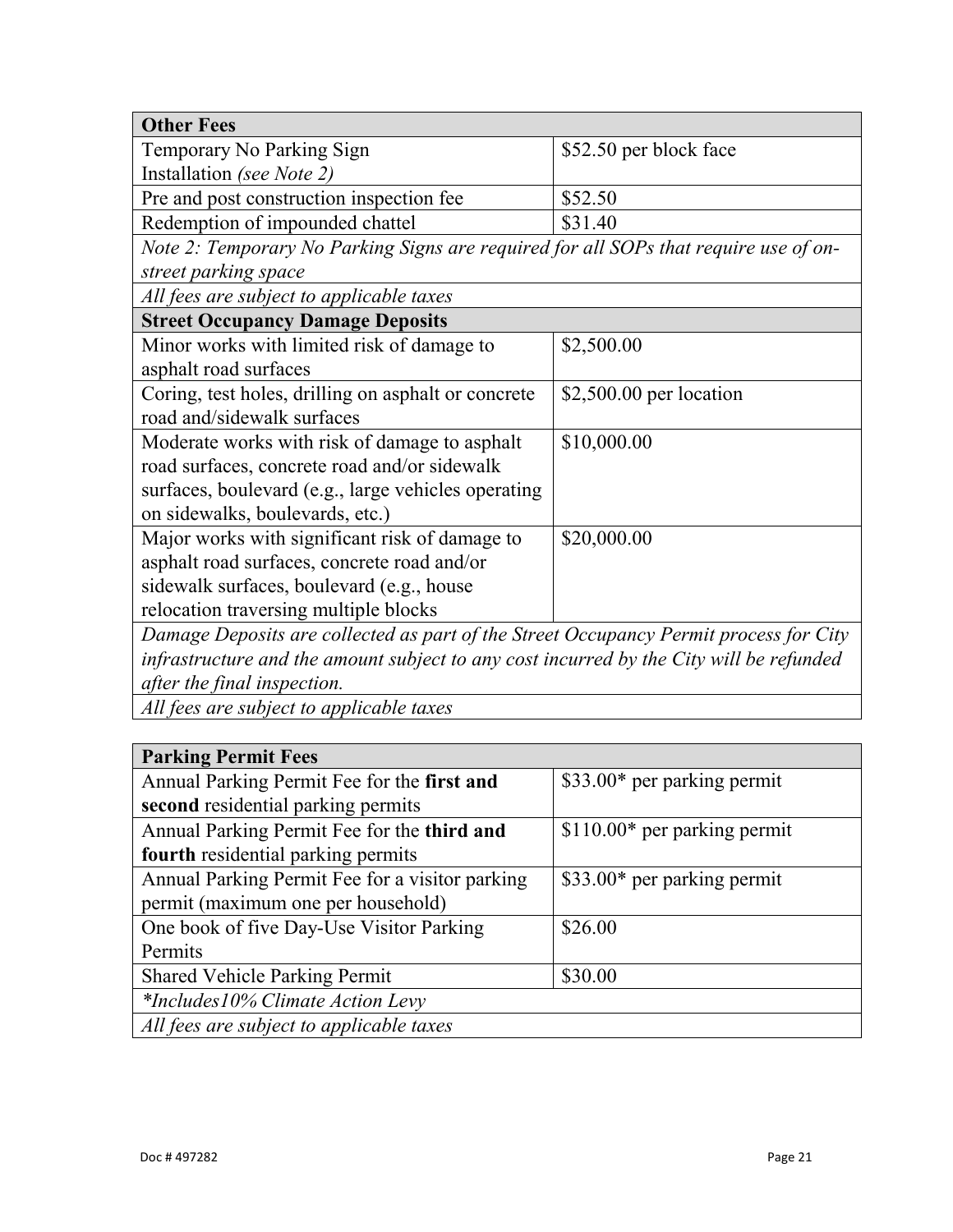| <b>Parking Meter Rates</b>                                                                         |                    |                  |                                                       |
|----------------------------------------------------------------------------------------------------|--------------------|------------------|-------------------------------------------------------|
| Downtown, Uptown and Sapperton (\$3.25 per hour*)<br>*Includes \$0.25 per hour Climate Action Levy |                    |                  |                                                       |
| S                                                                                                  | <b>Description</b> | <b>Meter</b>     | <b>Paystation</b> (minimum<br>\$0.25 per transaction) |
| 0.05                                                                                               | Coin               | $1$ min          | n/a                                                   |
| 0.10                                                                                               | Coin               | $2 \text{ min}$  | n/a                                                   |
| 0.25                                                                                               | Coin               | 5 min            | 5 min                                                 |
| 1.00                                                                                               | Coin               | $19 \text{ min}$ | $19 \text{ min}$                                      |
| 2.00                                                                                               | Coin               | 37 min           | 37 min                                                |
| All fees are subject to applicable taxes                                                           |                    |                  |                                                       |

| City wide except above areas (\$2.75 per hour*)<br>*Includes \$0.25 per hour Climate Action Levy |                    |                  |                                                       |
|--------------------------------------------------------------------------------------------------|--------------------|------------------|-------------------------------------------------------|
| S                                                                                                | <b>Description</b> | <b>Meter</b>     | <b>Paystation</b> (minimum<br>\$0.25 per transaction) |
| 0.05                                                                                             | Coin               | 1 <sub>min</sub> | n/a                                                   |
| 0.10                                                                                             | Coin               | $2 \text{ min}$  | n/a                                                   |
| 0.25                                                                                             | Coin               | 6 min            | 6 min                                                 |
| 1.00                                                                                             | Coin               | $21$ min         | $21$ min                                              |
| 2.00                                                                                             | Coin               | 44 min           | 44 min                                                |
| All fees are subject to applicable taxes                                                         |                    |                  |                                                       |

# **There is a \$1.00 minimum charge for credit card purchases**

| <b>Anvil Center Parking</b>                              |         |  |  |
|----------------------------------------------------------|---------|--|--|
| Minimum \$0.25 per transaction<br>$\bullet$              |         |  |  |
| Minimum \$1.00 for credit card transactions<br>$\bullet$ |         |  |  |
| Hourly                                                   | \$2.75  |  |  |
| 5 Hours                                                  | \$7.50  |  |  |
| 10 Hours                                                 | \$12.00 |  |  |
|                                                          |         |  |  |
| Monthly Unreserved                                       | \$75.00 |  |  |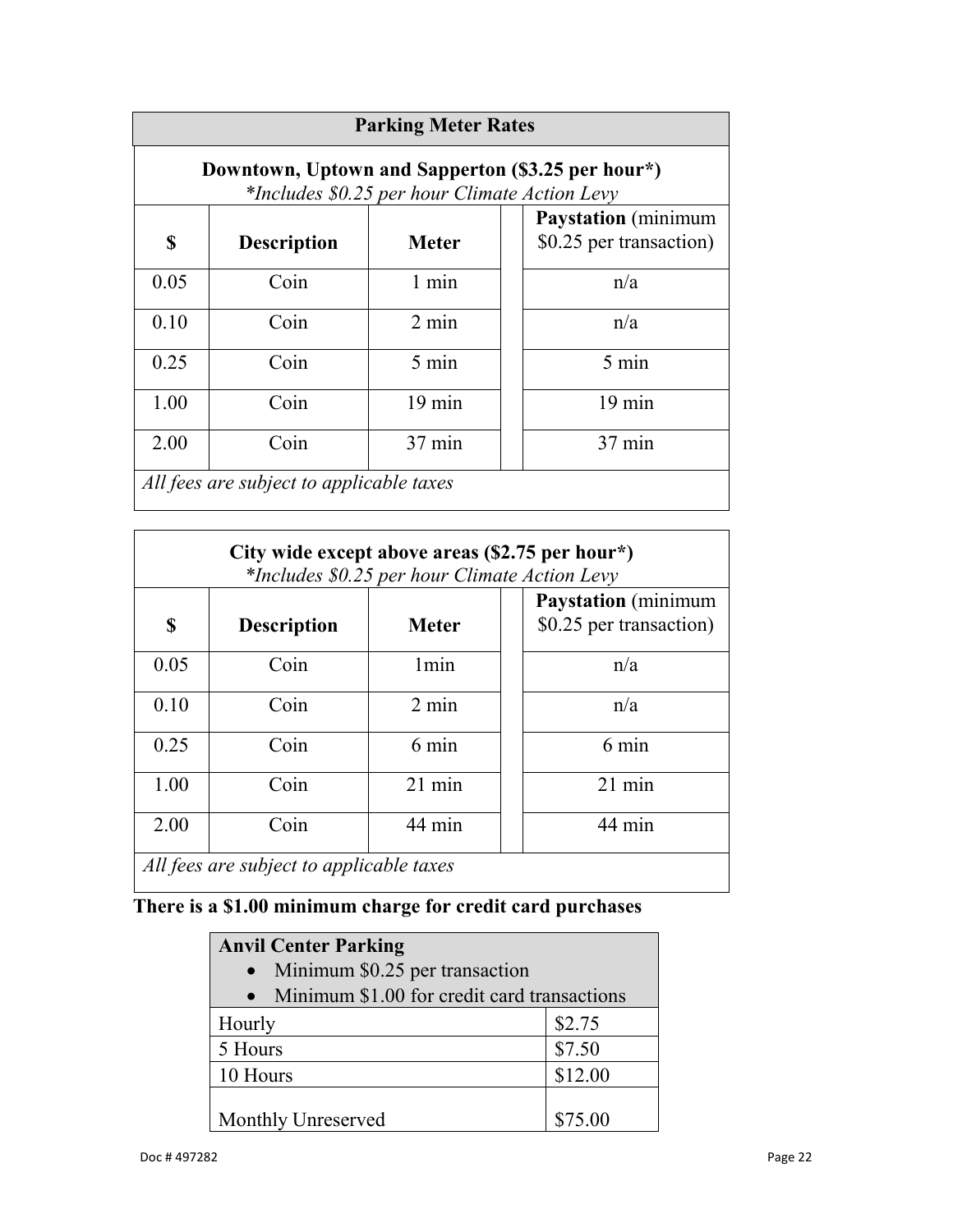| (6am to 6pm Mon-Fri)                     |          |
|------------------------------------------|----------|
| Monthly Reserved                         |          |
| $(6am \text{ to } 6pm \text{ Mon-Fri})$  | \$95.00  |
| Monthly Reserved                         |          |
| (24/7                                    | \$115.00 |
| All fees are subject to applicable taxes |          |

| <b>Front Street Parkade</b>              |          |
|------------------------------------------|----------|
| Hourly rate                              | \$2.75   |
| Daily until 6 pm                         | \$10.00  |
| Daily until 6 am next day                | \$12.50  |
| Daily evening from 6 pm to 6 am          | \$4.00   |
| Monthly – Reserved 24 hrs                | \$115.00 |
| Monthly – Random $24/7$                  | \$75.00  |
| All fees are subject to applicable taxes |          |

| <b>Carnaryon Street Parkade</b>          |          |
|------------------------------------------|----------|
| Monthly – Random $24/7$                  | \$75.00  |
| Monthly – Reserved 24 hrs                | \$115.00 |
| All fees are subject to applicable taxes |          |

| <b>Speed Hump Application Fee</b>             |          |
|-----------------------------------------------|----------|
| <b>Application Processing Fee</b>             | \$102.50 |
| (payable upon review of Speeding Concern Form |          |
| and staff confirmation)                       |          |
| All fees are subject to applicable taxes      |          |

| <b>Signal Timing Report Fee</b>                |         |
|------------------------------------------------|---------|
| Fee to generate a traffic signal timing report | \$77.00 |
| All fees are subject to applicable taxes       |         |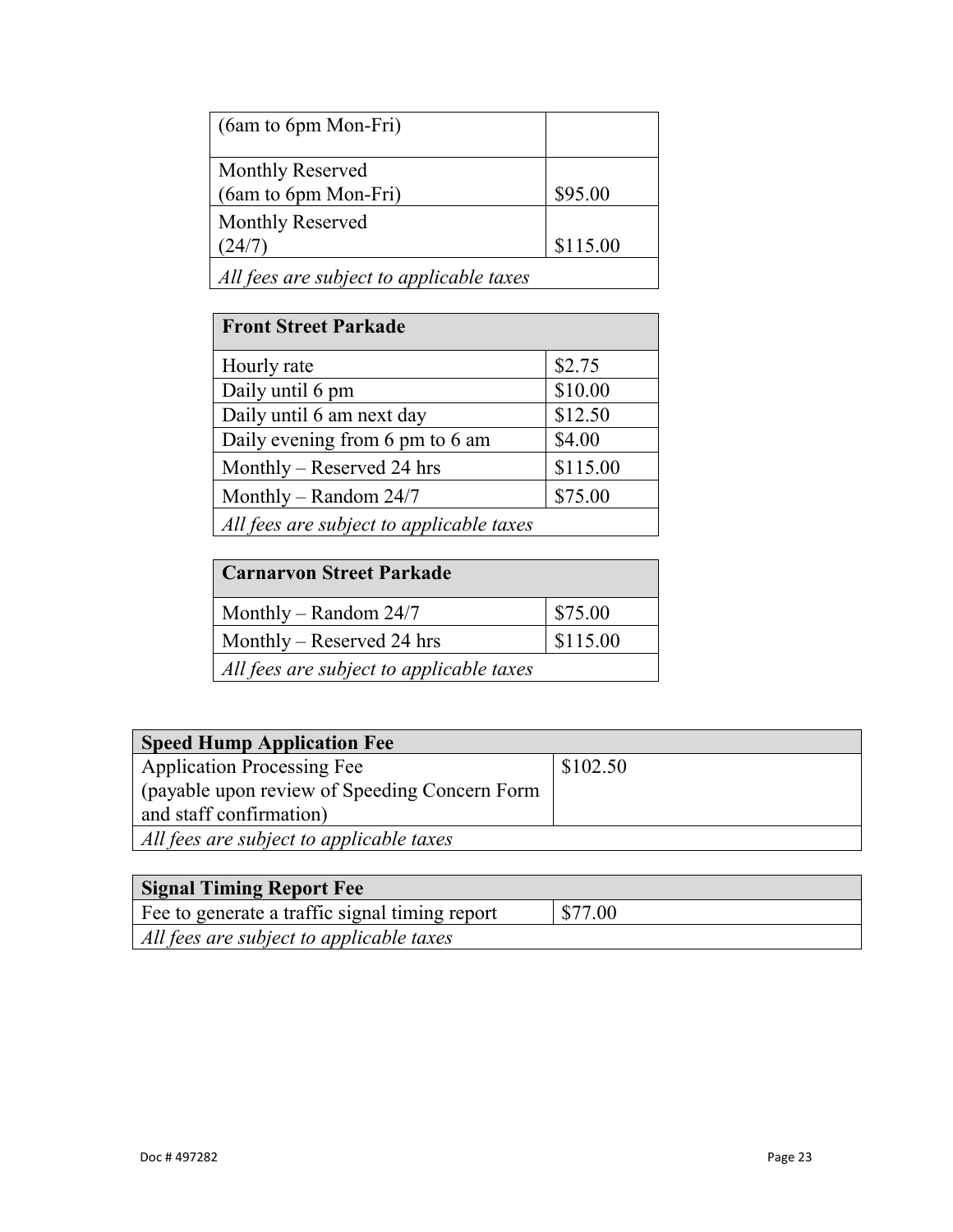## **BYLAW 7728, 2014; 7786, 2015; 7879, 2016; 7964, 2017; 8058, 2018; 8097, 2019; 8165, 2019; 8230, 2020; 8292, 2021**

## **Part 9.0 Subdivision and Development Control Fees and Rates**

| <b>Subdivision Application</b>                                    |                                           |  |
|-------------------------------------------------------------------|-------------------------------------------|--|
| (other than air space parcel or parcel under Strata Property Act) |                                           |  |
| Subdivision Application Fee (for first parcel                     | \$2,730.00                                |  |
| to be created by the subdivision), includes                       |                                           |  |
| other subdivision types (i.e. Lot Line                            |                                           |  |
| Adjustments and bare land Strata)                                 |                                           |  |
| Each additional parcel Fee                                        | \$116.00                                  |  |
| <b>Subdivision Preliminary Approval Time</b>                      | 25% of the original application fee       |  |
| <b>Extension Fee</b>                                              |                                           |  |
| <b>Works and Services Agreement</b>                               |                                           |  |
| Works & Services Agreement Fee                                    | \$1,960.00                                |  |
| (non-refundable)                                                  |                                           |  |
| <b>Administration Fee</b>                                         | 4% of the total cost of all works and     |  |
|                                                                   | services required under Bylaw 7142,       |  |
|                                                                   | 2007                                      |  |
| Latecomer Agreement                                               | \$4,460.00                                |  |
|                                                                   |                                           |  |
| <b>Phased Strata Subdivision</b>                                  |                                           |  |
| <b>Phased Strata Subdivision Fee</b>                              |                                           |  |
|                                                                   | \$1,670.00 plus \$482.00 for each         |  |
|                                                                   | additional phase                          |  |
| Form P Amendment                                                  | \$380.00                                  |  |
| <b>Strata Conversion</b>                                          |                                           |  |
| <b>Strata Conversion Fee</b>                                      | \$2,332.00                                |  |
| <b>Air Space Parcel Subdivision</b>                               |                                           |  |
|                                                                   | \$3,200.00 plus legal costs and certified |  |
| Air Space Parcel Subdivision Fee                                  | professional code compliance review       |  |
|                                                                   | costs                                     |  |
| <b>Shoring</b>                                                    |                                           |  |
|                                                                   | \$575.00 non-refundable fee and           |  |
| Shoring Anchor Rod Fee and Damage                                 | \$30.00/sq.m refundable damage deposit    |  |
| Deposit                                                           | of the proposed excavation fare with      |  |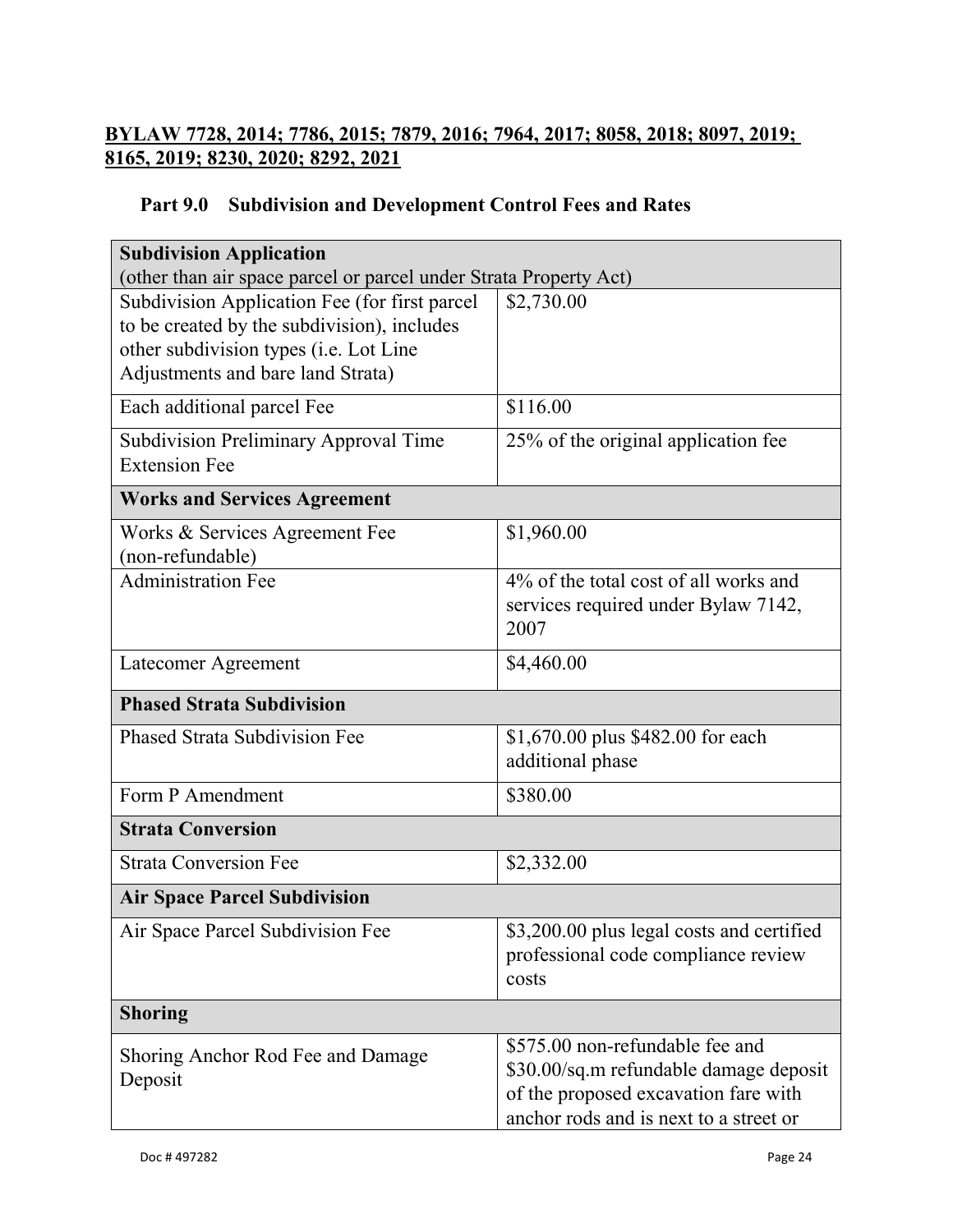|                                                                                                              | lane     |
|--------------------------------------------------------------------------------------------------------------|----------|
| <b>General</b>                                                                                               |          |
| Building Permit Servicing Review Fee (for<br>Building permit construction value of<br>$$100,000$ or greater) | \$200.00 |
| <b>Comfort Letters</b>                                                                                       | \$330.00 |
| All fees are subject to applicable taxes                                                                     |          |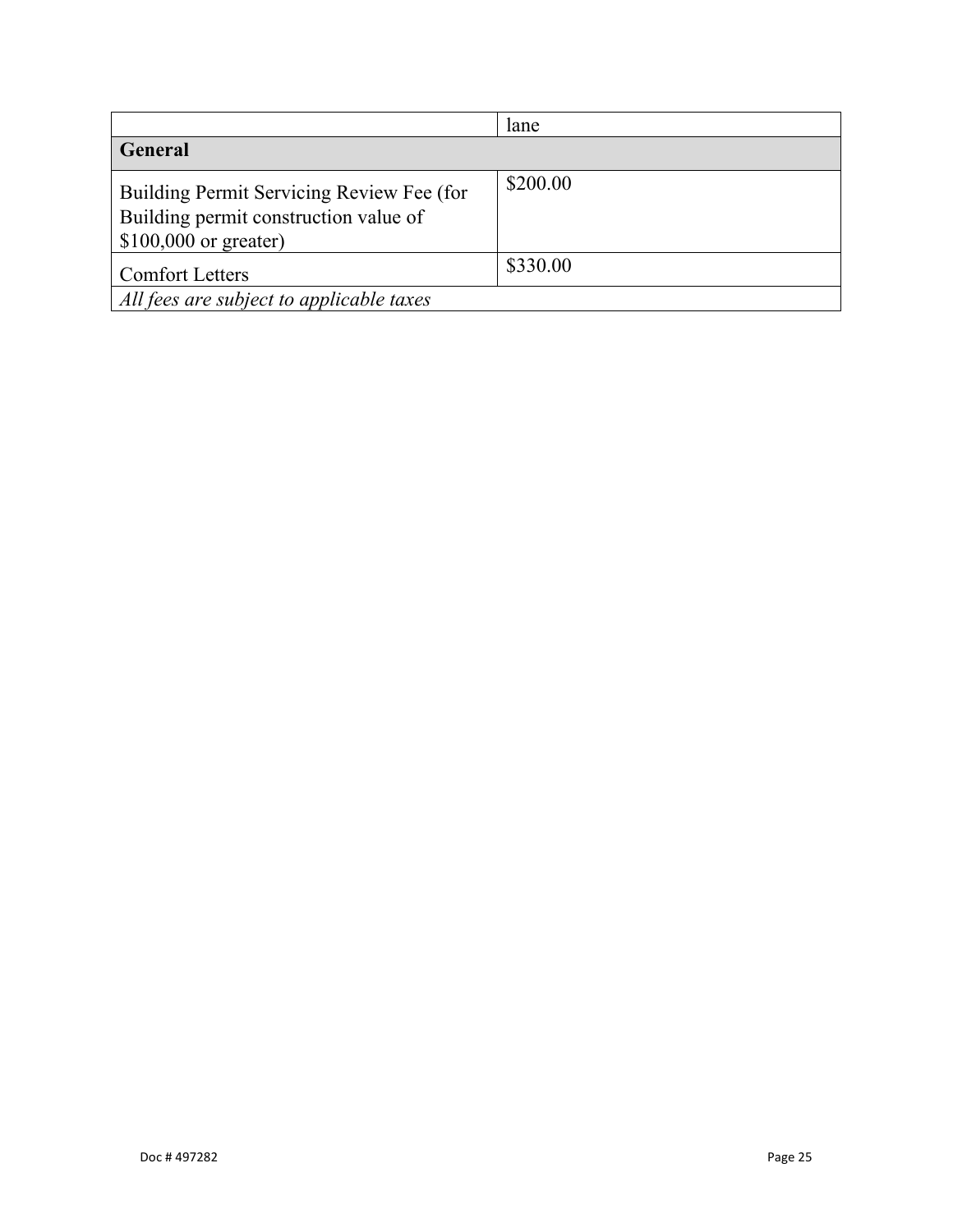## **BYLAW 7650, 2013; 7330, 2014; 7786, 2015; 7798, 2015; 7861, 2016; 7879, 2016; 7889, 2016; 7964, 2017; 7968, 2017; 8058, 2018; 8071, 2018; 8097, 2019; 8165, 2019; 8174, 2019; 8230, 2020; 8247, 2020; 8292, 2021; 8301, 2021**

#### **Part 10.0 Waterworks Fees and Rates**

| <b>SERVICE CHARGES</b><br>A.                                                                                 |                                                                                                  |                                                                                                                  |                                                    |                                |  |
|--------------------------------------------------------------------------------------------------------------|--------------------------------------------------------------------------------------------------|------------------------------------------------------------------------------------------------------------------|----------------------------------------------------|--------------------------------|--|
| 19mm (3/4 inch) diameter service connection<br>installation                                                  |                                                                                                  | 100% of actual cost<br>(Deposit based on Estimate)                                                               |                                                    |                                |  |
| Larger than 19mm (3/4 inch) diameter service<br>connection installation                                      |                                                                                                  |                                                                                                                  | 100% of actual cost<br>(Deposit based on Estimate) |                                |  |
| Charges for water used for commercial and multi-<br>family construction or building purpose per year         |                                                                                                  | 3/4" connection \$1,000.00<br>1" connection \$2,000.00<br>1.5" connection \$2,500.00<br>2" connection \$3,000.00 |                                                    |                                |  |
| <b>Hydrant Flow Test</b>                                                                                     |                                                                                                  | \$250.00                                                                                                         |                                                    |                                |  |
| Hydrant Use Damage Deposit (Refundable)                                                                      |                                                                                                  |                                                                                                                  | \$1,000.00                                         |                                |  |
| <b>Hydrant Use Application Fee</b>                                                                           |                                                                                                  | \$500.00                                                                                                         |                                                    |                                |  |
| 76 mm (3") diameter meter test fee                                                                           |                                                                                                  |                                                                                                                  | 100% of actual cost                                |                                |  |
| 100 mm (4") diameter meter test fee                                                                          |                                                                                                  |                                                                                                                  | 100% of actual cost                                |                                |  |
| 150 mm (6") diameter meter test fee                                                                          |                                                                                                  | 100% of actual cost                                                                                              |                                                    |                                |  |
| Residential Water & Sewer Cap-off Fee (Combined)                                                             |                                                                                                  | \$5,850.00                                                                                                       |                                                    |                                |  |
| <b>B. RESIDENTIAL RATES</b>                                                                                  | <b>ANNUAL USER CHARGE PER</b><br><b>DWELLING UNIT</b>                                            |                                                                                                                  |                                                    |                                |  |
| Classification of user as defined by Zoning<br>Bylaw No. 6680, 2001 at the time of<br>adoption of this bylaw | <b>Basic</b><br><b>Flat Rate</b>                                                                 |                                                                                                                  | 5% Discount<br>If applicable                       | <b>Net</b><br><b>Flat Rate</b> |  |
| <b>Single Detached Dwelling Annually</b>                                                                     | \$727.87                                                                                         |                                                                                                                  | \$36.39                                            | \$691.48                       |  |
| <b>Secondary Suite Annually</b>                                                                              | \$363.91                                                                                         |                                                                                                                  | \$18.20                                            | \$345.71                       |  |
| Duplex and Row House Annually                                                                                | If one water service, a Single Detached<br>Dwelling basic flat rate for each unit.               |                                                                                                                  |                                                    |                                |  |
|                                                                                                              | If served by two services, then Single<br>Detached Dwelling basic flat rate for each<br>service. |                                                                                                                  |                                                    |                                |  |
| Discount applicable if paid within 60 days of billing date.                                                  |                                                                                                  |                                                                                                                  |                                                    |                                |  |
| <b>METERED RATES</b><br>$\mathbf{C}$ .                                                                       |                                                                                                  |                                                                                                                  |                                                    |                                |  |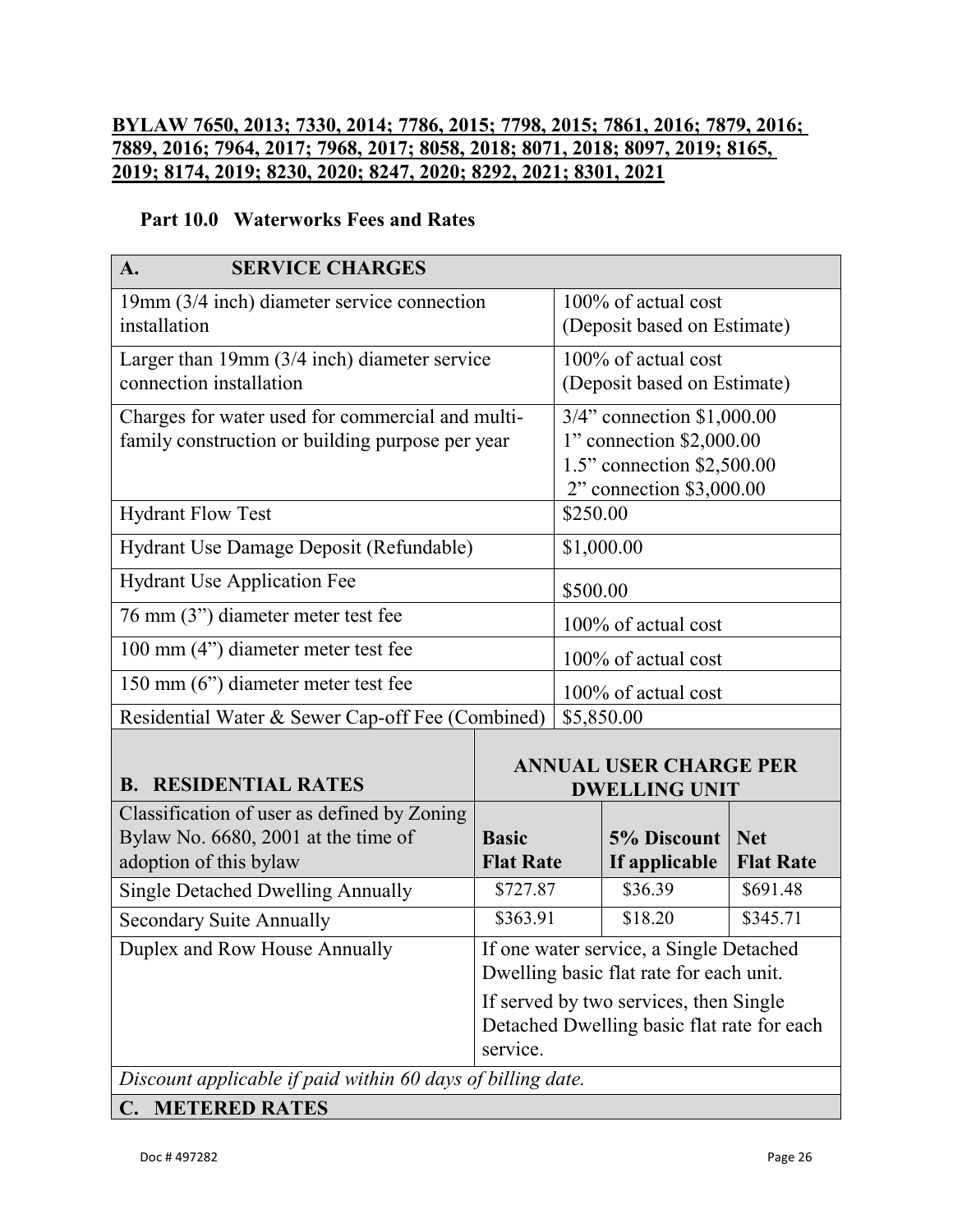| <b>Monthly Consumption</b>                                                                                                                                            | (rate per 100 cubic feet)                                             |
|-----------------------------------------------------------------------------------------------------------------------------------------------------------------------|-----------------------------------------------------------------------|
| 1 to $10,000$ cubic feet                                                                                                                                              | \$6.01                                                                |
| next 20,000 cubic feet                                                                                                                                                | \$4.37                                                                |
| next 20,000 cubic feet                                                                                                                                                | \$3.45                                                                |
| in excess of 50,000 cubic feet                                                                                                                                        | \$2.60                                                                |
| Minimum monthly charge, if under $1,000$ cubic feet – plus                                                                                                            | \$60.08                                                               |
| meter rental                                                                                                                                                          |                                                                       |
| <b>D. SPECIAL RATES</b>                                                                                                                                               |                                                                       |
| <b>Apartment House</b>                                                                                                                                                | Metered rate                                                          |
| 2 or more single detached dwellings on one lot                                                                                                                        | <b>Single Detached Dwelling</b><br>basic flat rate for each<br>house. |
| Building containing three or more sleeping units or<br>housekeeping units (as defined by Zoning Bylaw 6680,<br>2001 at the time of adoption of this bylaw)            | Commercial metered rate                                               |
| Any service to a building which is used for commercial or<br>industrial purposes                                                                                      | Commercial metered rate.                                              |
| Irrigation rate – application to all services over $\frac{3}{4}$ inch<br>where such service is designed to be or used wholly or<br>partially for irrigation purposes. | \$2.58 per 100 cubic feet<br>Minimum monthly<br>charge<br>\$60.16     |
| Charges for water used for construction or building<br>purposes:                                                                                                      | Minimum monthly charge<br>\$60.16                                     |
| rentals – monthly charge                                                                                                                                              |                                                                       |
| $5/8$ inch                                                                                                                                                            | \$16.91                                                               |
| $\frac{3}{4}$ inch                                                                                                                                                    | \$16.91                                                               |
| 1 inch                                                                                                                                                                | \$25.36                                                               |
| $1\frac{1}{4}$ inch                                                                                                                                                   | \$38.89                                                               |
| $1\frac{1}{2}$ inch                                                                                                                                                   | \$47.41                                                               |
| 2 inch                                                                                                                                                                | \$69.09                                                               |
| By Charges For Fire Service Only – annual charge                                                                                                                      |                                                                       |
| $1\frac{1}{2}$ inch                                                                                                                                                   | \$207.34                                                              |
| 2 inch                                                                                                                                                                | \$258.36                                                              |
| $2\frac{1}{2}$ inch                                                                                                                                                   | \$338.36                                                              |
| 3 inch                                                                                                                                                                | \$603.64                                                              |
| 4 inch                                                                                                                                                                | \$861.51                                                              |
| 6 inch                                                                                                                                                                | \$1,033.51                                                            |
| 8 inch                                                                                                                                                                | \$1,723.09                                                            |
| 10 inch                                                                                                                                                               | \$2,869.67                                                            |
| 12 inch                                                                                                                                                               | \$4,155.53                                                            |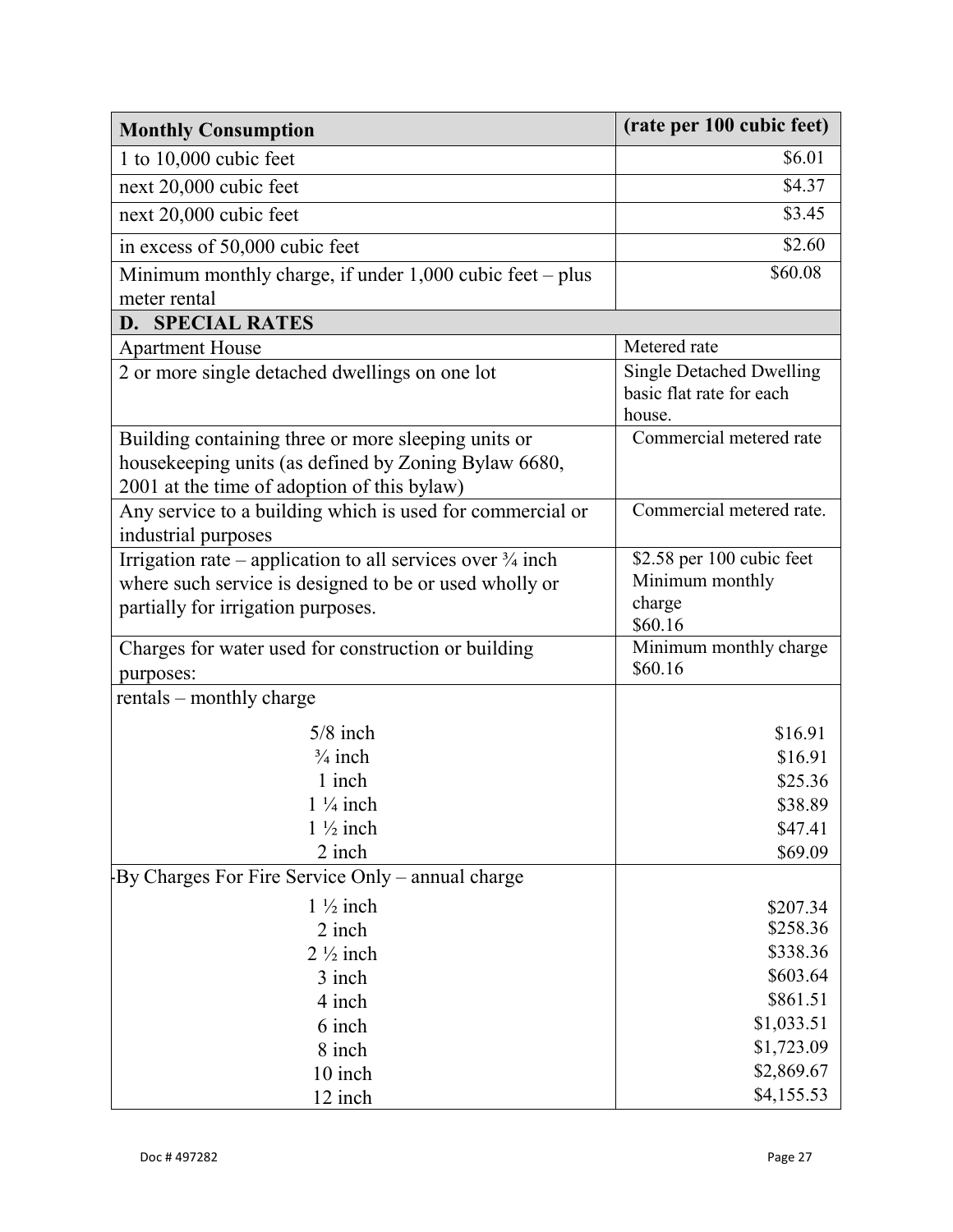## **SENIOR CITIZEN WAIVER**

Council hereby waives 25% of the Residential Rate it imposes in this bylaw for the purpose of providing water for every person who certifies that he or she is 65 years of age or over during the calendar year, who was the sole occupier of the dwelling unit in a house for which the charge is assessed during the calendar year, who is a registered owner of the property either solely or with others during the calendar year and who submits to the City an application in a form provided by the City.

*All fees are subject to applicable taxes*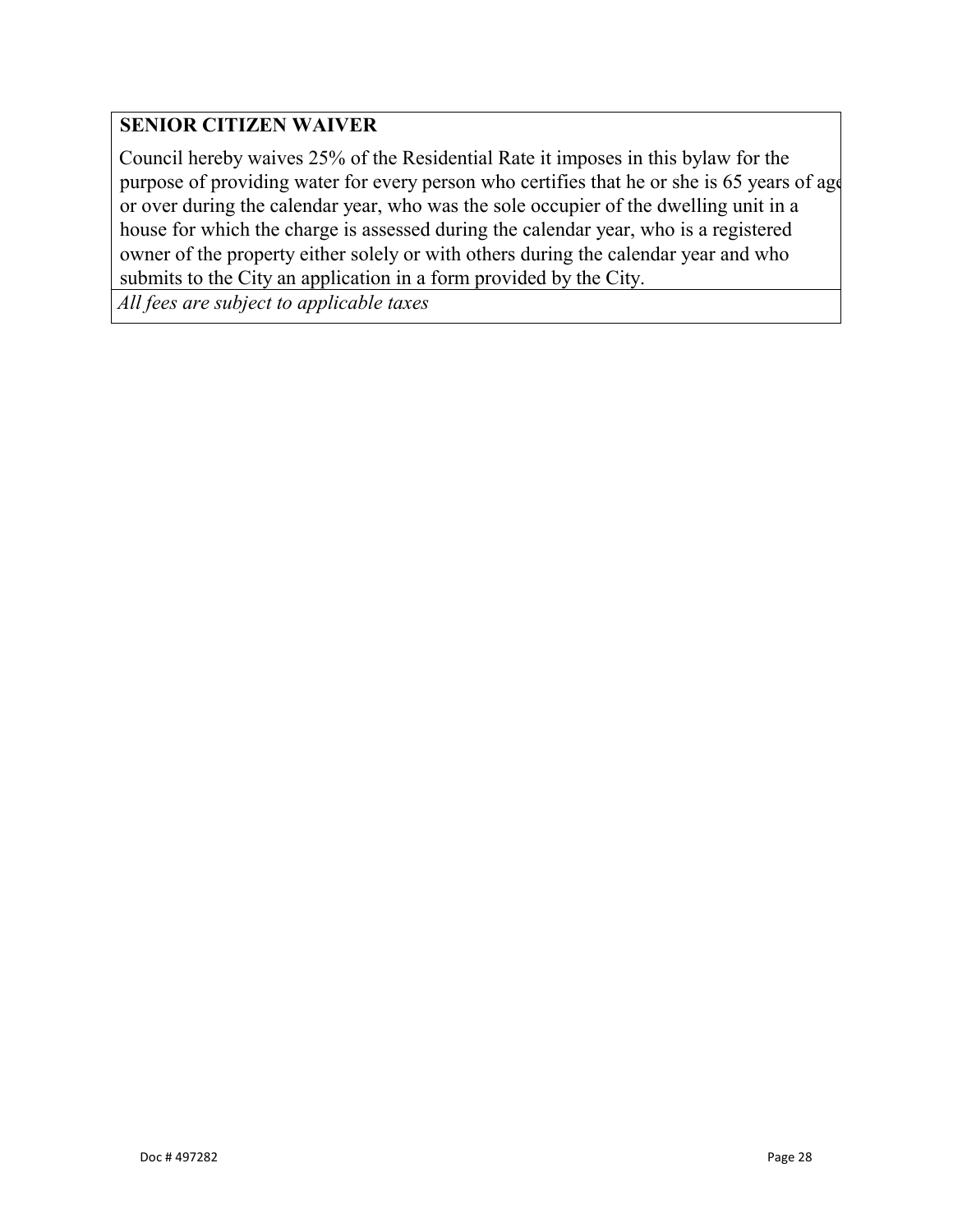## **BYLAW 8165, 2019; 8230, 2020; 8292, 2021**

## **Part 11.0 Water Shortage Response Fees and Rates**

| <b>Permit Fees</b>                             |                             |
|------------------------------------------------|-----------------------------|
| Permit authorizing watering of new lawn and/or | \$52.50 for Single Family   |
| new landscaping when Stage 1 Restrictions or   | Residential                 |
| Stage 2 Restrictions are in force for a 21 day | \$78.50 for Multiple Family |
| period                                         | Residential and             |
|                                                | \$157.00 for Commercial or  |
|                                                | Industrial                  |
| All fees are subject to applicable taxes       |                             |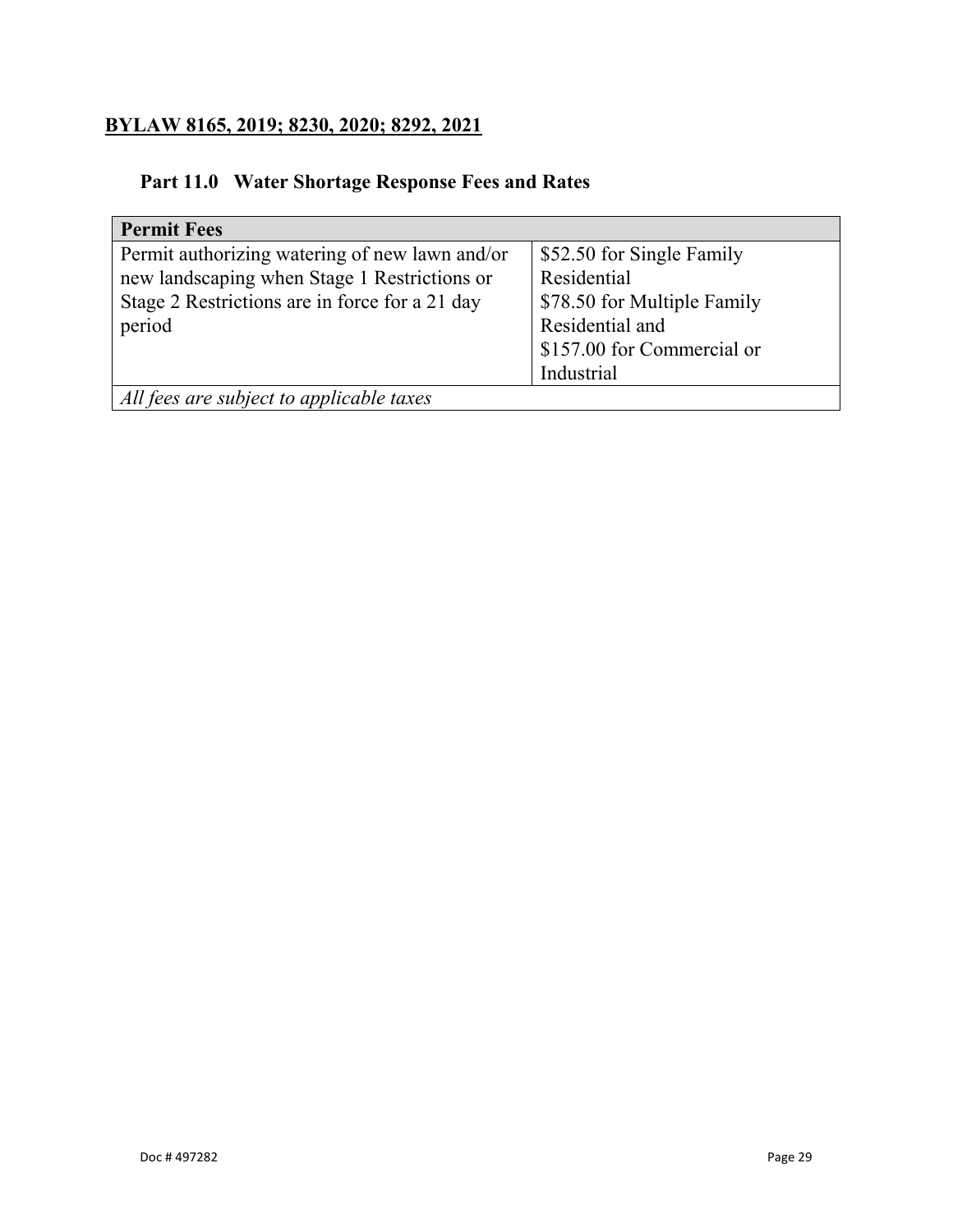## **BYLAW 8165, 2019; 8230, 2020; 8292, 2021**

## **Part 12.0 Security Deposit for Damage to Municipal Facilities and/or Obstruction of Roads by Builders**

Security Deposits are required to repair damage to municipal facilities and perform necessary street cleaning, resulting construction work and moving of buildings described under Part 15 of the Building Bylaw.

| <b>Security Deposit for Moving a Building or Structure</b> |             |  |
|------------------------------------------------------------|-------------|--|
| For buildings with 1 storey                                | \$11,830.00 |  |
| For buildings with 2 storeys                               | \$17,760.00 |  |
| For buildings with 3 or more storeys                       | \$23,700.00 |  |
| All fees are subject to applicable taxes                   |             |  |

| <b>Damage Deposits</b>                                                              |                           |
|-------------------------------------------------------------------------------------|---------------------------|
| <b>Demolition Permit</b>                                                            | \$2,615.00                |
| Single Detached Dwelling (SDD) Permit                                               | \$5,230.00                |
| Duplex Permit                                                                       | \$6,265.00                |
| Corner $Lot - SDD$ or Duplex                                                        | \$7,330.00                |
| All Other Building Permits                                                          | $1\%$ per \$1,000         |
|                                                                                     | <b>Construction Value</b> |
|                                                                                     | Minimum Fee \$5,230.00    |
|                                                                                     | / Maximum Fee             |
|                                                                                     | \$72,000.00               |
| The Democratic current and collected as neutral the Duilding Deputy Ducess for City |                           |

*The Damage Deposits are collected as part of the Building Permit Process for City infrastructure and the amount, deducting any cost incurred by the City, will be refunded after the final inspection.*

*All fees are subject to applicable taxes*

| <b>Processing and Inspection Fees</b>                 |          |
|-------------------------------------------------------|----------|
| Non-refundable Damage Deposit Processing Fee          | \$58.00  |
| Where additional inspections are required to ensure   | \$145.00 |
| compliance, Re-inspection fee to be deducted from the |          |
| Damage Deposit for each additional inspection         |          |
| All fees are subject to applicable taxes              |          |